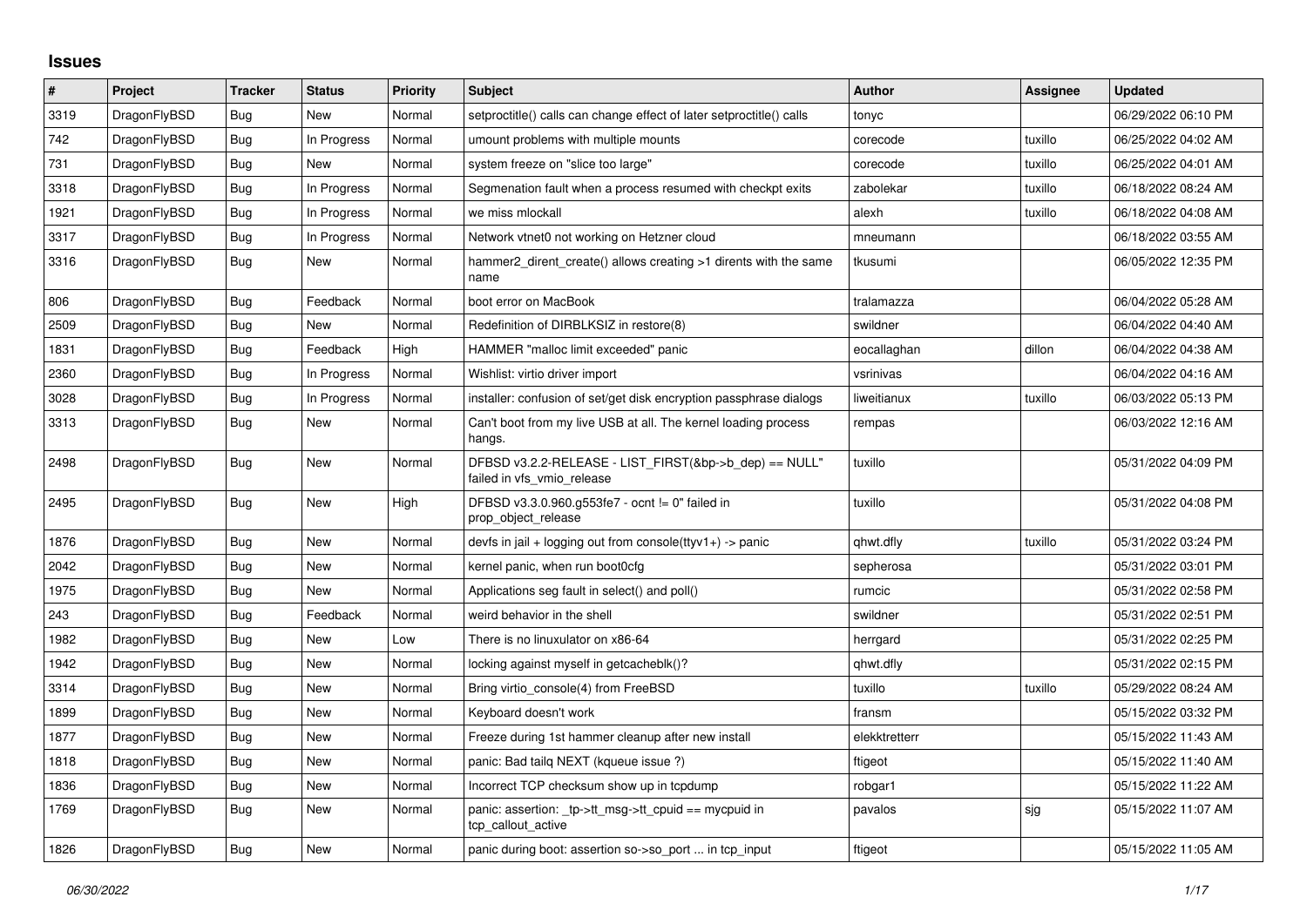| $\vert$ # | Project      | <b>Tracker</b> | <b>Status</b> | <b>Priority</b> | Subject                                                                                                   | <b>Author</b>    | <b>Assignee</b> | <b>Updated</b>      |
|-----------|--------------|----------------|---------------|-----------------|-----------------------------------------------------------------------------------------------------------|------------------|-----------------|---------------------|
| 1774      | DragonFlyBSD | <b>Bug</b>     | New           | Normal          | New IP header cleanup branch available for testing                                                        | dillon           |                 | 05/15/2022 10:59 AM |
| 1727      | DragonFlyBSD | Bug            | Feedback      | Normal          | CD boot panic (2.6.1) (usb?)                                                                              | kiril            |                 | 05/15/2022 05:10 AM |
| 1593      | DragonFlyBSD | <b>Bug</b>     | Feedback      | Normal          | panic: assertion: $ccb == ap > ap$ err $ccb$ in ahci put err $ccb$                                        | ftigeot          | ftigeot         | 05/15/2022 05:09 AM |
| 1397      | DragonFlyBSD | Bug            | Feedback      | Normal          | jobs -I output inconsistency when called from script                                                      | Anonymous        | tuxillo         | 05/15/2022 05:07 AM |
| 3029      | DragonFlyBSD | <b>Bug</b>     | <b>New</b>    | Normal          | Running DflyBSD 4.8 on FreeBSD bhyve as a guest                                                           | iron             |                 | 05/13/2022 04:33 AM |
| 2585      | DragonFlyBSD | <b>Bug</b>     | New           | Normal          | Dfly 3.4.3 on ESXi 5.1, HP Smart Array P410 passthrough<br>recognised, but not functioning                | yggdrasil        | swildner        | 05/09/2022 08:14 AM |
| 3311      | DragonFlyBSD | <b>Bug</b>     | New           | Low             | TrueCrypt support may cause kernel crash                                                                  | arcade@b1t.name  |                 | 04/29/2022 06:19 AM |
| 3310      | DragonFlyBSD | Bug            | In Progress   | Normal          | NVMM+QEMU fail to boot with UEFI: Mem Assist Failed<br>[gpa=0xfffffff0]                                   | liweitianux      |                 | 01/11/2022 03:22 PM |
| 3300      | DragonFlyBSD | <b>Bug</b>     | New           | Normal          | Running Xvnc from TigerVNC package through the INETD daemon<br>in TCP WAIT mode fails hard                | adrian           |                 | 01/08/2022 04:25 AM |
| 3301      | DragonFlyBSD | <b>Bug</b>     | New           | Normal          | Gkrellm from the packages is not showing logged in users in main<br>window, logged in users always $== 0$ | adrian           |                 | 01/08/2022 04:24 AM |
| 1947      | DragonFlyBSD | Bug            | <b>New</b>    | Low             | GA-880GM-UD2H (rev. 1.3) AHCI fails to detect disks at the end of<br>the RAID controller                  | eocallaghan      |                 | 11/27/2021 08:46 AM |
| 1819      | DragonFlyBSD | <b>Bug</b>     | In Progress   | Low             | truss - Major revamping task list                                                                         | tuxillo          | tuxillo         | 11/27/2021 08:45 AM |
| 1559      | DragonFlyBSD | Bug            | <b>New</b>    | Normal          | kernel trap                                                                                               | phma             |                 | 11/27/2021 08:43 AM |
| 1661      | DragonFlyBSD | <b>Bug</b>     | In Progress   | Normal          | panic on password entry mount smb filesystem                                                              | vsrinivas        |                 | 11/27/2021 08:29 AM |
| 1718      | DragonFlyBSD | <b>Bug</b>     | Feedback      | Normal          | IDE disk drive not detected by x86_64 2.6.1 Live CD                                                       | bcox             |                 | 11/27/2021 08:25 AM |
| 2459      | DragonFlyBSD | Bug            | Feedback      | Normal          | apic problems with HP Probook 4510s                                                                       | thowe            |                 | 11/27/2021 08:22 AM |
| 2644      | DragonFlyBSD | <b>Bug</b>     | Feedback      | Normal          | 3.6.0-REL trap 9 on boot                                                                                  | memmerto         |                 | 11/27/2021 08:08 AM |
| 2797      | DragonFlyBSD | Bug            | In Progress   | Low             | vkernels with & without machdep.pmap_mmu_optimize                                                         | yellowrabbit2010 |                 | 11/27/2021 08:06 AM |
| 3299      | DragonFlyBSD | Bug            | In Progress   | Normal          | DragonFlyBSD reports utterly wrong uptime (most of the time, right<br>after booting in)                   | adrian           |                 | 11/11/2021 01:43 PM |
| 3295      | DragonFlyBSD | Bug            | In Progress   | Normal          | Adapt devel/libvirt for nvmm                                                                              | tuxillo          | tuxillo         | 11/03/2021 04:56 PM |
| 3302      | DragonFlyBSD | <b>Bug</b>     | New           | Normal          | Will not boot on System76 Lemur Pro (lemp10)                                                              | piecuch          |                 | 11/03/2021 10:21 AM |
| 3298      | DragonFlyBSD | Bug            | <b>New</b>    | Normal          | Running "w" and having logged in via XDM through VNC, "w" prints<br>an extra error message                | piecuch          |                 | 10/25/2021 09:16 AM |
| 3189      | DragonFlyBSD | <b>Bug</b>     | <b>New</b>    | Normal          | Allow DragonFly Mail Agent to accept an alternate config via<br>command line switch                       | iang             |                 | 08/16/2021 12:42 AM |
| 3278      | DragonFlyBSD | Bug            | New           | Normal          | Second screen image is distorted                                                                          | arcade@b1t.name  |                 | 07/10/2021 03:36 AM |
| 3280      | DragonFlyBSD | <b>Bug</b>     | New           | Normal          | KMS console and i915(4) not working in 6.0                                                                | cmusser          |                 | 07/10/2021 03:35 AM |
| 3282      | DragonFlyBSD | Bug            | <b>New</b>    | Normal          | unexpected errno value from fopen()                                                                       | bhaible          |                 | 07/10/2021 03:34 AM |
| 3283      | DragonFlyBSD | <b>Bug</b>     | New           | Normal          | mknodat() cannot create FIFOs                                                                             | bhaible          |                 | 07/10/2021 03:34 AM |
| 3284      | DragonFlyBSD | Bug            | New           | Normal          | Wrong towlower() result for U+038A                                                                        | bhaible          |                 | 07/10/2021 03:34 AM |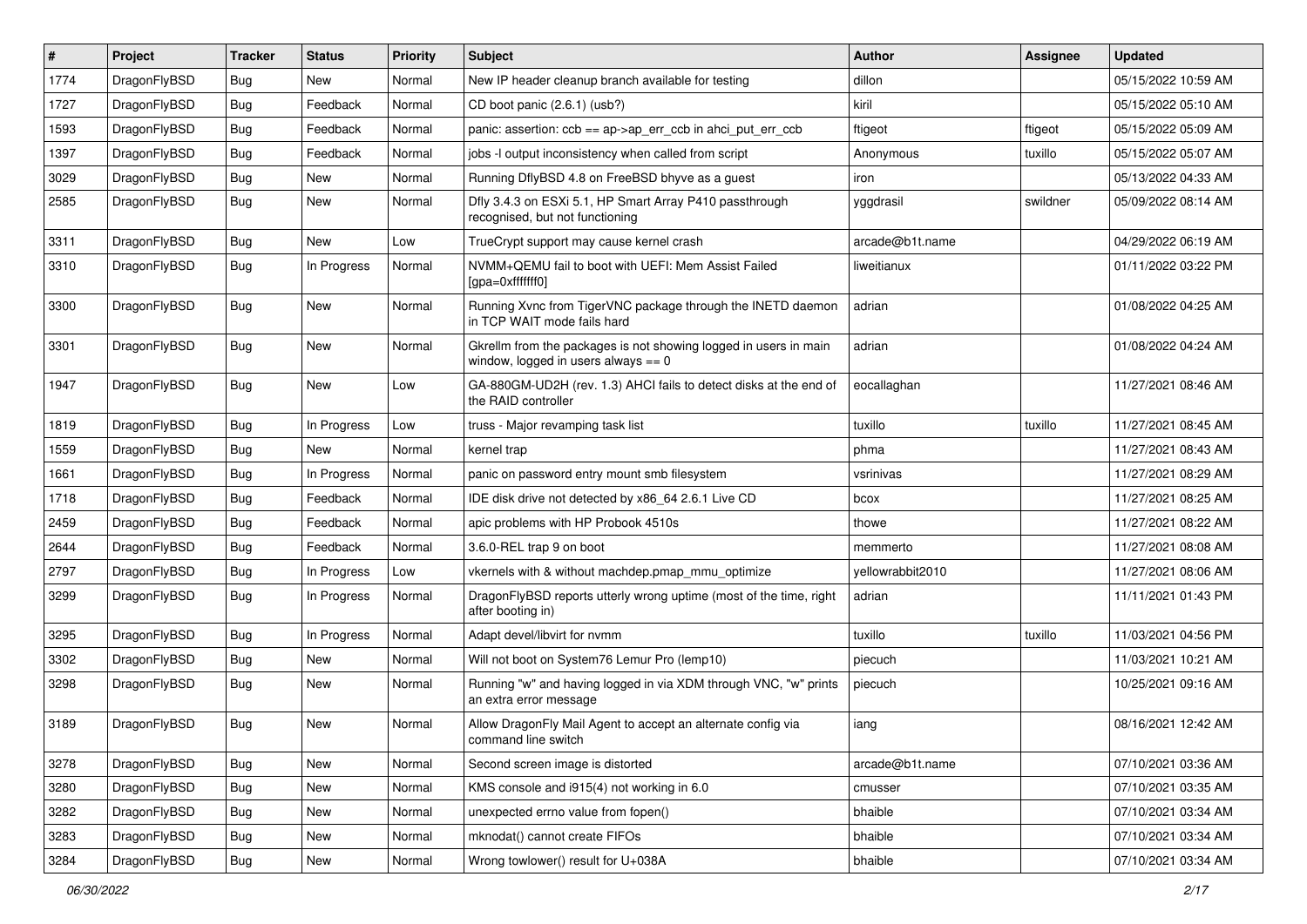| $\#$ | Project      | <b>Tracker</b> | <b>Status</b> | <b>Priority</b> | <b>Subject</b>                                                                                                       | <b>Author</b> | Assignee  | <b>Updated</b>      |
|------|--------------|----------------|---------------|-----------------|----------------------------------------------------------------------------------------------------------------------|---------------|-----------|---------------------|
| 3281 | DragonFlyBSD | Bug            | <b>New</b>    | Normal          | Crash after leaving unattended for a while                                                                           | bhaible       |           | 07/10/2021 03:32 AM |
| 2806 | DragonFlyBSD | <b>Bug</b>     | <b>New</b>    | Normal          | failed to configure a link-local address on ath0 (errno = 22)                                                        | Chingyuan     |           | 05/25/2021 01:00 AM |
| 3269 | DragonFlyBSD | Bug            | In Progress   | Normal          | Is double-buffer'd buf still required by HAMMER2?                                                                    | tkusumi       |           | 05/12/2021 04:09 PM |
| 2917 | DragonFlyBSD | <b>Bug</b>     | New           | Normal          | da8: reading primary partition table: error accessing offset<br>000000000000 for 512                                 | liweitianux   |           | 05/11/2021 08:43 PM |
| 3113 | DragonFlyBSD | Bug            | In Progress   | Urgent          | Booting vKernel fails due being out of swap space                                                                    | tcullen       |           | 05/11/2021 04:14 AM |
| 3101 | DragonFlyBSD | Bug            | New           | Low             | PFI CGI install not working in dragonflybsd 5.0.1 USB install                                                        | bnegre82      |           | 05/11/2021 04:14 AM |
| 3089 | DragonFlyBSD | <b>Bug</b>     | In Progress   | Normal          | vtnet(4) - disable TCP checksum offload by default                                                                   | jlane         | vadaszi   | 05/11/2021 04:14 AM |
| 2414 | DragonFlyBSD | Bug            | In Progress   | Normal          | Lenovo S10 acpi freeze (not new)                                                                                     | davshao       |           | 05/11/2021 04:13 AM |
| 2852 | DragonFlyBSD | <b>Bug</b>     | New           | Normal          | Hammer File System - hangs on undo during system boot / mount -<br>will not recover on DragonFlyBSD newer than 3.6.0 | abale         |           | 05/11/2021 04:07 AM |
| 2828 | DragonFlyBSD | Bug            | <b>New</b>    | High            | On AMD APUs and Bulldozer CPUs, the machdep.cpu_idle_hlt<br>sysctl should be 3 by default                            | vadaszi       | vadaszi   | 05/11/2021 04:07 AM |
| 2675 | DragonFlyBSD | <b>Bug</b>     | <b>New</b>    | Low             | Ultimate N WiFi Link 5300 get iwn intr: fatal firmware error on 5GHz                                                 | revuwa        |           | 05/11/2021 04:07 AM |
| 2638 | DragonFlyBSD | <b>Bug</b>     | Feedback      | High            | Fix machdep.pmap mmu optimize                                                                                        | tuxillo       |           | 05/11/2021 04:07 AM |
| 2636 | DragonFlyBSD | <b>Bug</b>     | Feedback      | Low             | Add -x flag to iostat (a la solaris)                                                                                 | tuxillo       |           | 05/11/2021 04:07 AM |
| 2631 | DragonFlyBSD | Bug            | In Progress   | Low             | Verify library versioning current with full package build and switch it<br>on (after publishing packages)            | tuxillo       |           | 05/11/2021 04:06 AM |
| 2013 | DragonFlyBSD | <b>Bug</b>     | In Progress   | Normal          | oversized DMA request loop                                                                                           | josepht       |           | 05/11/2021 04:06 AM |
| 1749 | DragonFlyBSD | Bug            | In Progress   | Normal          | HAMMER fsstress panic in hammer_flush_inode_core<br>'ip->flush state != HAMMER FST FLUSH'                            | vsrinivas     |           | 05/11/2021 04:06 AM |
| 1745 | DragonFlyBSD | <b>Bug</b>     | Feedback      | Normal          | kmalloc panic                                                                                                        | josepht       |           | 05/11/2021 04:05 AM |
| 1744 | DragonFlyBSD | <b>Bug</b>     | In Progress   | Normal          | HAMMER fsstress panic in hammer setup child callback                                                                 | vsrinivas     |           | 05/11/2021 04:05 AM |
| 1717 | DragonFlyBSD | Bug            | Feedback      | Normal          | HAMMER panic in hammer cursor down()                                                                                 | josepht1      |           | 05/11/2021 04:05 AM |
| 1618 | DragonFlyBSD | Bug            | Feedback      | Normal          | collision for 'struct pmap' when using RPC and <sys user.h=""></sys>                                                 | carenas       |           | 05/11/2021 04:05 AM |
| 1613 | DragonFlyBSD | <b>Bug</b>     | Feedback      | Normal          | USB Keyboard not working on master                                                                                   | elekktretterr |           | 05/11/2021 04:05 AM |
| 1591 | DragonFlyBSD | Bug            | Feedback      | Normal          | Lenovo X301 hangs with AHCI Driver CMD TIMEOUT<br>STS=d0 <bsy></bsy>                                                 | eocallaghan   |           | 05/11/2021 04:05 AM |
| 168  | DragonFlyBSD | <b>Bug</b>     | In Progress   | Normal          | Livelocked limit engaged while trying to setup IPW wireless                                                          | mschacht      | sepherosa | 05/11/2021 04:05 AM |
| 1577 | DragonFlyBSD | Bug            | Feedback      | Normal          | panic: assertion: leaf->base.obj_id == ip->obj_id in<br>hammer ip delete range                                       | qhwt+dfly     |           | 05/11/2021 04:01 AM |
| 1486 | DragonFlyBSD | <b>Bug</b>     | Feedback      | Normal          | Interrupt storm related to SATA DVD device                                                                           | hasso         |           | 05/11/2021 04:01 AM |
| 1481 | DragonFlyBSD | Bug            | Feedback      | Normal          | panic: assertion: kva_p(buf) in soopt_from_kbuf (after ipfw pipe<br>show, 2.2.1-R)                                   | combiner      |           | 05/11/2021 04:01 AM |
| 1454 | DragonFlyBSD | Bug            | Feedback      | Normal          | Unable to boot from external USB DVD drive                                                                           | elekktretterr |           | 05/11/2021 04:01 AM |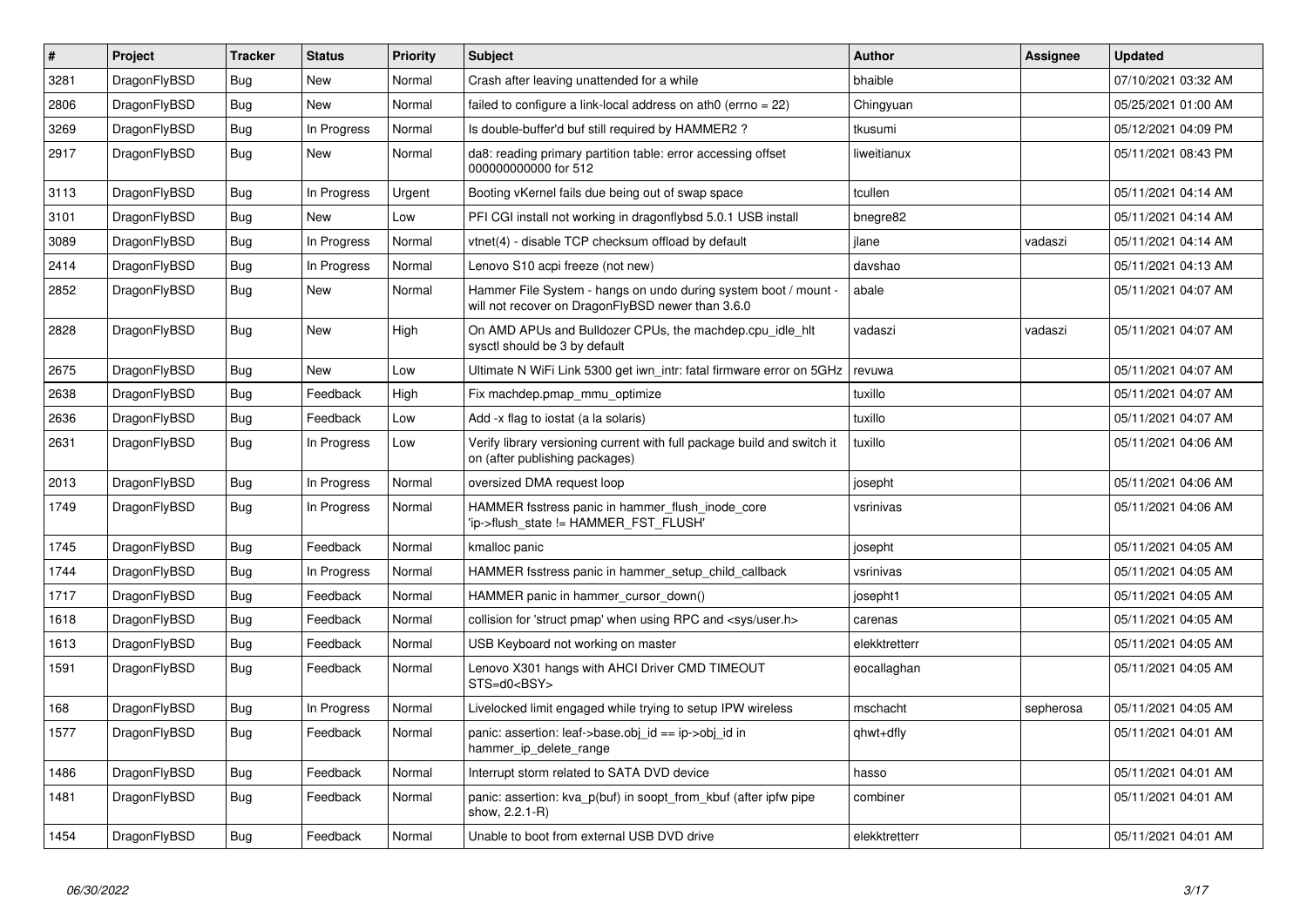| #    | Project      | <b>Tracker</b> | <b>Status</b> | <b>Priority</b> | <b>Subject</b>                                                                                                                                            | <b>Author</b>      | Assignee  | <b>Updated</b>      |
|------|--------------|----------------|---------------|-----------------|-----------------------------------------------------------------------------------------------------------------------------------------------------------|--------------------|-----------|---------------------|
| 1448 | DragonFlyBSD | <b>Bug</b>     | Feedback      | Normal          | panic: assertion: _tp->tt_msg->tt_cpuid == mycpuid in<br>tcp_callout_active tcp_output tcp_usr_send netmsg_pru_send<br>netmsg service tcpmsg service loop | dillon             |           | 05/11/2021 04:00 AM |
| 1429 | DragonFlyBSD | <b>Bug</b>     | Feedback      | Normal          | vkernel bug - "mfree: m->m nextpkt != NULL"                                                                                                               | dillon             |           | 05/11/2021 04:00 AM |
| 1428 | DragonFlyBSD | Bug            | Feedback      | Low             | POSIX.1e implementation is too old                                                                                                                        | hasso              | tuxillo   | 05/11/2021 04:00 AM |
| 1411 | DragonFlyBSD | Bug            | Feedback      | Normal          | Burning doesn't work with ahci(4)                                                                                                                         | hasso              | dillon    | 05/11/2021 04:00 AM |
| 1387 | DragonFlyBSD | Bug            | Feedback      | Normal          | zero-size malloc and ps: kvm getprocs: Bad address                                                                                                        | qhwt+dfly          |           | 05/11/2021 04:00 AM |
| 1336 | DragonFlyBSD | <b>Bug</b>     | In Progress   | Normal          | Still looking for reports of missed directory entries w/ HAMMER                                                                                           | dillon             |           | 05/11/2021 04:00 AM |
| 1332 | DragonFlyBSD | Bug            | Feedback      | Normal          | DFBSD 2.2 - Booting usbcdrom/usbsticks on thinkpad hangs on<br>"BTX Halted"                                                                               | tuxillo            |           | 05/11/2021 04:00 AM |
| 1313 | DragonFlyBSD | Bug            | <b>New</b>    | Low             | Signal code in kernel needs major overhaul (signal queues,<br>si code, si addr)                                                                           | hasso              |           | 05/11/2021 04:00 AM |
| 1293 | DragonFlyBSD | Bug            | New           | Normal          | 2.2.1-REL Installer Request                                                                                                                               | mk                 | tuxillo   | 05/11/2021 04:00 AM |
| 1282 | DragonFlyBSD | <b>Bug</b>     | Feedback      | Normal          | panic (trap 12) when booting SMP kernel on Atom 330 (dual core)                                                                                           | tomaz.borstnar     |           | 05/11/2021 04:00 AM |
| 1218 | DragonFlyBSD | Bug            | In Progress   | Normal          | panic: assertion: $error == 0$ in hammer start transaction                                                                                                | rumcic             |           | 05/11/2021 04:00 AM |
| 1181 | DragonFlyBSD | Bug            | In Progress   | Normal          | ACX111 panic                                                                                                                                              | elekktretterr      |           | 05/11/2021 04:00 AM |
| 1148 | DragonFlyBSD | <b>Bug</b>     | In Progress   | Low             | BCM4311 wireless network adapter detected but not functional                                                                                              | archimedes.gaviola |           | 05/11/2021 04:00 AM |
| 1101 | DragonFlyBSD | <b>Bug</b>     | Feedback      | Normal          | ohci related panic                                                                                                                                        | polachok           |           | 05/11/2021 04:00 AM |
| 998  | DragonFlyBSD | <b>Bug</b>     | In Progress   | Normal          | Unconfiguring a vn while it is mounted                                                                                                                    | rumcic             | tuxillo   | 05/11/2021 04:00 AM |
| 2825 | DragonFlyBSD | <b>Bug</b>     | <b>New</b>    | High            | 3x dhclient = hanging system (objcache exhausted)                                                                                                         | jaccovonb          | sepherosa | 05/11/2021 03:55 AM |
| 2808 | DragonFlyBSD | <b>Bug</b>     | <b>New</b>    | Normal          | X freeze by switching between X and VT - results in black screen                                                                                          | lukesky333         |           | 05/11/2021 03:55 AM |
| 2736 | DragonFlyBSD | <b>Bug</b>     | <b>New</b>    | High            | kernel panics on acpi timer probe function                                                                                                                | cnb                |           | 05/11/2021 03:55 AM |
| 2735 | DragonFlyBSD | Bug            | New           | Urgent          | iwn panics SYSSASSERT                                                                                                                                     | cnb                |           | 05/11/2021 03:55 AM |
| 2067 | DragonFlyBSD | Bug            | <b>New</b>    | Normal          | sound/pcm: "play interrupt timeout, channel dead"                                                                                                         | matthiasr          |           | 05/11/2021 03:55 AM |
| 604  | DragonFlyBSD | <b>Bug</b>     | In Progress   | Normal          | 1.8.1-RELEASE - clock runs fast on mainboard ASUS P5A-B                                                                                                   | veti               |           | 05/11/2021 03:55 AM |
| 2708 | DragonFlyBSD | Bug            | New           | Normal          | unable to send TCP nor UDP on age(4) interface                                                                                                            | dermiste           |           | 05/11/2021 03:54 AM |
| 2647 | DragonFlyBSD | Bug            | <b>New</b>    | Normal          | HAMMER panic on 3.6.0                                                                                                                                     | tuxillo            |           | 05/11/2021 03:54 AM |
| 2641 | DragonFlyBSD | <b>Bug</b>     | <b>New</b>    | Normal          | Panic when loading natapci as module                                                                                                                      | tuxillo            |           | 05/11/2021 03:54 AM |
| 2630 | DragonFlyBSD | Bug            | <b>New</b>    | Normal          | Bring in latest iconv fixes from FreeBSD10 as well as csmapper<br>updates                                                                                 | tuxillo            |           | 05/11/2021 03:54 AM |
| 2544 | DragonFlyBSD | <b>Bug</b>     | New           | Normal          | live DVD system boot (menu option 1) caused db> prompt on<br>PE1950                                                                                       | estrabd            |           | 05/11/2021 03:54 AM |
| 1594 | DragonFlyBSD | Bug            | New           | Normal          | Kernel panic during boot from Live CD on Dell E6400                                                                                                       | bodie              |           | 05/11/2021 03:54 AM |
| 1587 | DragonFlyBSD | <b>Bug</b>     | Feedback      | Normal          | can't gdb across fork                                                                                                                                     | corecode           | tuxillo   | 05/11/2021 03:54 AM |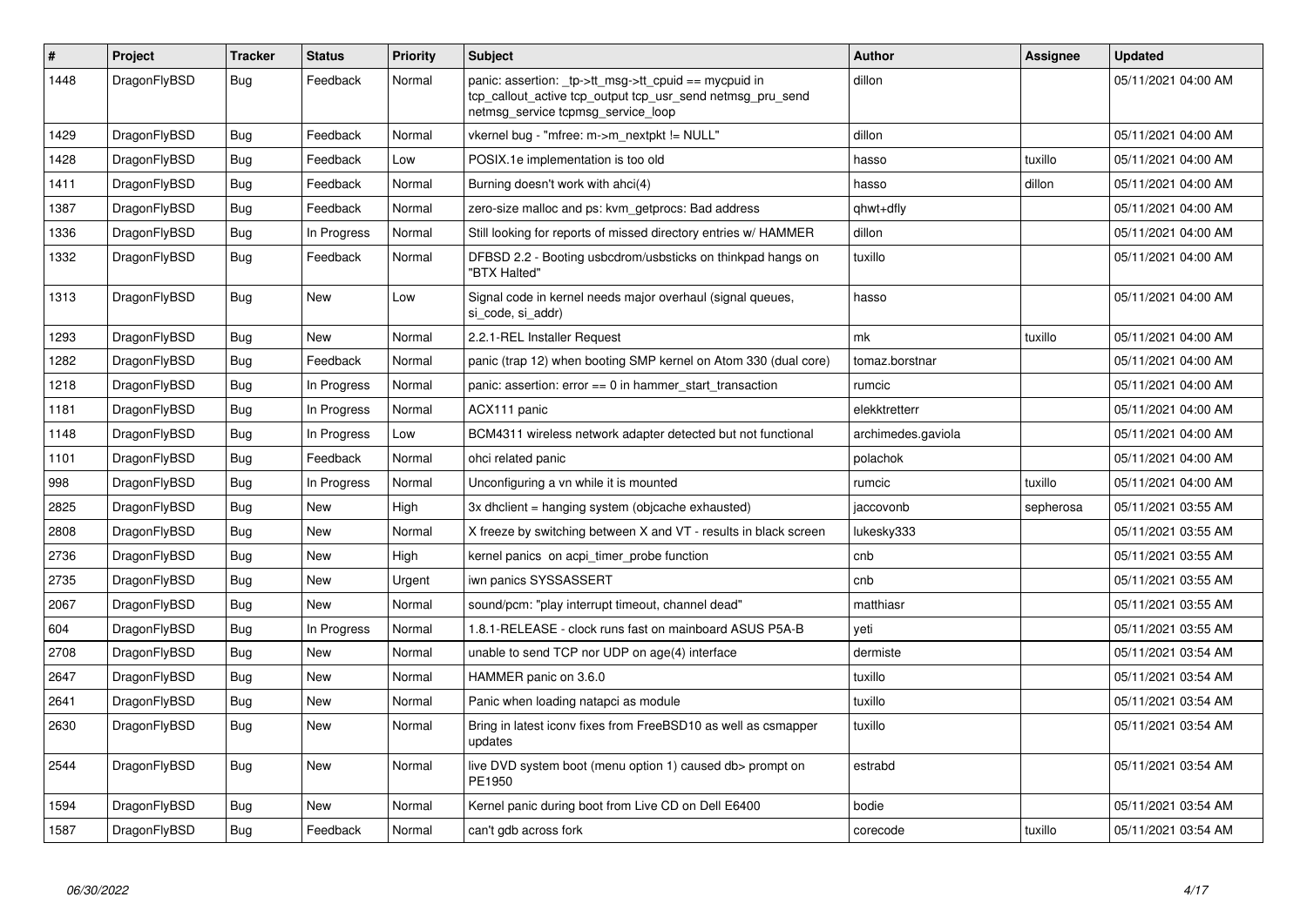| $\#$ | Project      | <b>Tracker</b> | <b>Status</b> | <b>Priority</b> | Subject                                                                                      | <b>Author</b> | <b>Assignee</b> | <b>Updated</b>      |
|------|--------------|----------------|---------------|-----------------|----------------------------------------------------------------------------------------------|---------------|-----------------|---------------------|
| 1584 | DragonFlyBSD | <b>Bug</b>     | In Progress   | Normal          | can't use ssh from jail: debug1: read_passphrase: can't open<br>/dev/tty: Device busy        | corecode      | tuxillo         | 05/11/2021 03:53 AM |
| 1583 | DragonFlyBSD | Bug            | In Progress   | Normal          | panic: assertion: cursor->trans->sync_lock_refs > 0 in<br>hammer recover cursor              | corecode      | tuxillo         | 05/11/2021 03:53 AM |
| 1556 | DragonFlyBSD | Bug            | <b>New</b>    | Normal          | many processes stuck in "hmrrcm", system unusable                                            | corecode      | tuxillo         | 05/11/2021 03:52 AM |
| 1547 | DragonFlyBSD | <b>Bug</b>     | In Progress   | Normal          | disklabel64 automatic sizing                                                                 | corecode      | tuxillo         | 05/11/2021 03:52 AM |
| 1528 | DragonFlyBSD | <b>Bug</b>     | In Progress   | Normal          | ktrace does not show proper return values for pipe(2)                                        | corecode      | tuxillo         | 05/11/2021 03:52 AM |
| 1475 | DragonFlyBSD | Bug            | In Progress   | Normal          | kernel blocks with low memory and syscons setting a high res mode<br>' scrollback            | corecode      | tuxillo         | 05/11/2021 03:52 AM |
| 1474 | DragonFlyBSD | Bug            | New           | Normal          | ithread 1 unexpectedly rescheduled                                                           | corecode      | tuxillo         | 05/11/2021 03:52 AM |
| 1469 | DragonFlyBSD | Bug            | In Progress   | Normal          | Hammer history security concern                                                              | corecode      | tuxillo         | 05/11/2021 03:52 AM |
| 1442 | DragonFlyBSD | Bug            | New           | Normal          | blocking SIGSEGV and triggering a segment violation produces an<br>all CPU consuming process | corecode      | tuxillo         | 05/11/2021 03:52 AM |
| 1440 | DragonFlyBSD | Bug            | New           | Normal          | ptrace/gdb doesn't work after process blocks SIGTRAP                                         | corecode      | tuxillo         | 05/11/2021 03:52 AM |
| 1368 | DragonFlyBSD | <b>Bug</b>     | In Progress   | Normal          | suspend signal race?                                                                         | qhwt+dfly     |                 | 05/11/2021 03:51 AM |
| 1287 | DragonFlyBSD | Bug            | Feedback      | Normal          | altg configuration doesn't work                                                              | corecode      | tuxillo         | 05/11/2021 03:51 AM |
| 1198 | DragonFlyBSD | <b>Bug</b>     | <b>New</b>    | High            | DDB loops panic in db_read_bytes                                                             | corecode      | tuxillo         | 05/11/2021 03:51 AM |
| 1030 | DragonFlyBSD | Bug            | In Progress   | Normal          | msdosfs umount panic                                                                         | corecode      | tuxillo         | 05/11/2021 03:51 AM |
| 911  | DragonFlyBSD | <b>Bug</b>     | Feedback      | Normal          | kldload/kernel linker can exceed malloc reserve and panic system                             | corecode      | tuxillo         | 05/11/2021 03:51 AM |
| 901  | DragonFlyBSD | <b>Bug</b>     | Feedback      | Normal          | route show needs to get data from all cpus                                                   | corecode      | tuxillo         | 05/11/2021 03:50 AM |
| 884  | DragonFlyBSD | <b>Bug</b>     | In Progress   | High            | Performance/memory problems under filesystem IO load                                         | hasso         |                 | 05/11/2021 03:50 AM |
| 847  | DragonFlyBSD | <b>Bug</b>     | Feedback      | Normal          | processes getting stuck on mount point                                                       | corecode      | tuxillo         | 05/11/2021 03:50 AM |
| 781  | DragonFlyBSD | <b>Bug</b>     | In Progress   | Normal          | fdisk uses wrong geometry on usb flash drives                                                | corecode      | tuxillo         | 05/11/2021 03:50 AM |
| 2358 | DragonFlyBSD | <b>Bug</b>     | In Progress   | Normal          | DFBSD v3.0.2.32.g928ca - panic: hammer: insufficient undo FIFO<br>space!                     | tuxillo       | tuxillo         | 05/10/2021 02:50 AM |
| 3205 | DragonFlyBSD | Bug            | Feedback      | High            | Go compiler net test failing                                                                 | : dfbsd       | tuxillo         | 05/10/2021 02:45 AM |
| 3266 | DragonFlyBSD | <b>Bug</b>     | New           | High            | Filesystems broken due to "KKASSERT(count &<br>TOK_COUNTMASK);"                              | tkusumi       |                 | 03/15/2021 01:21 PM |
| 3228 | DragonFlyBSD | <b>Bug</b>     | <b>New</b>    | Low             | pfi kif unref: state refcount $\leq 0$ in dmesg                                              | justin        |                 | 03/05/2021 06:39 AM |
| 3252 | DragonFlyBSD | Bug            | <b>New</b>    | Normal          | tcsetattr/tcgetattr set errno incorrectly on non-TTY                                         | tonyc         |                 | 10/26/2020 09:34 PM |
| 3249 | DragonFlyBSD | Bug            | New           | Normal          | HAMMER2 fsync(2) not working properly                                                        | tkusumi       |                 | 09/21/2020 07:07 AM |
| 3247 | DragonFlyBSD | Bug            | New           | Normal          | Kernel panic doing nothing much                                                              | phma          |                 | 09/12/2020 11:40 PM |
| 3243 | DragonFlyBSD | <b>Bug</b>     | New           | Normal          | SMART status not reported properly for SSD disks                                             | daftaupe      |                 | 09/09/2020 11:03 PM |
| 3246 | DragonFlyBSD | Bug            | New           | Normal          | HAMMER2 unable to handle ENOSPC properly                                                     | tkusumi       |                 | 09/04/2020 11:11 AM |
| 2587 | DragonFlyBSD | <b>Bug</b>     | New           | Normal          | SATA DVD writer not detected by DragonFly                                                    | srussell      |                 | 09/04/2020 08:55 AM |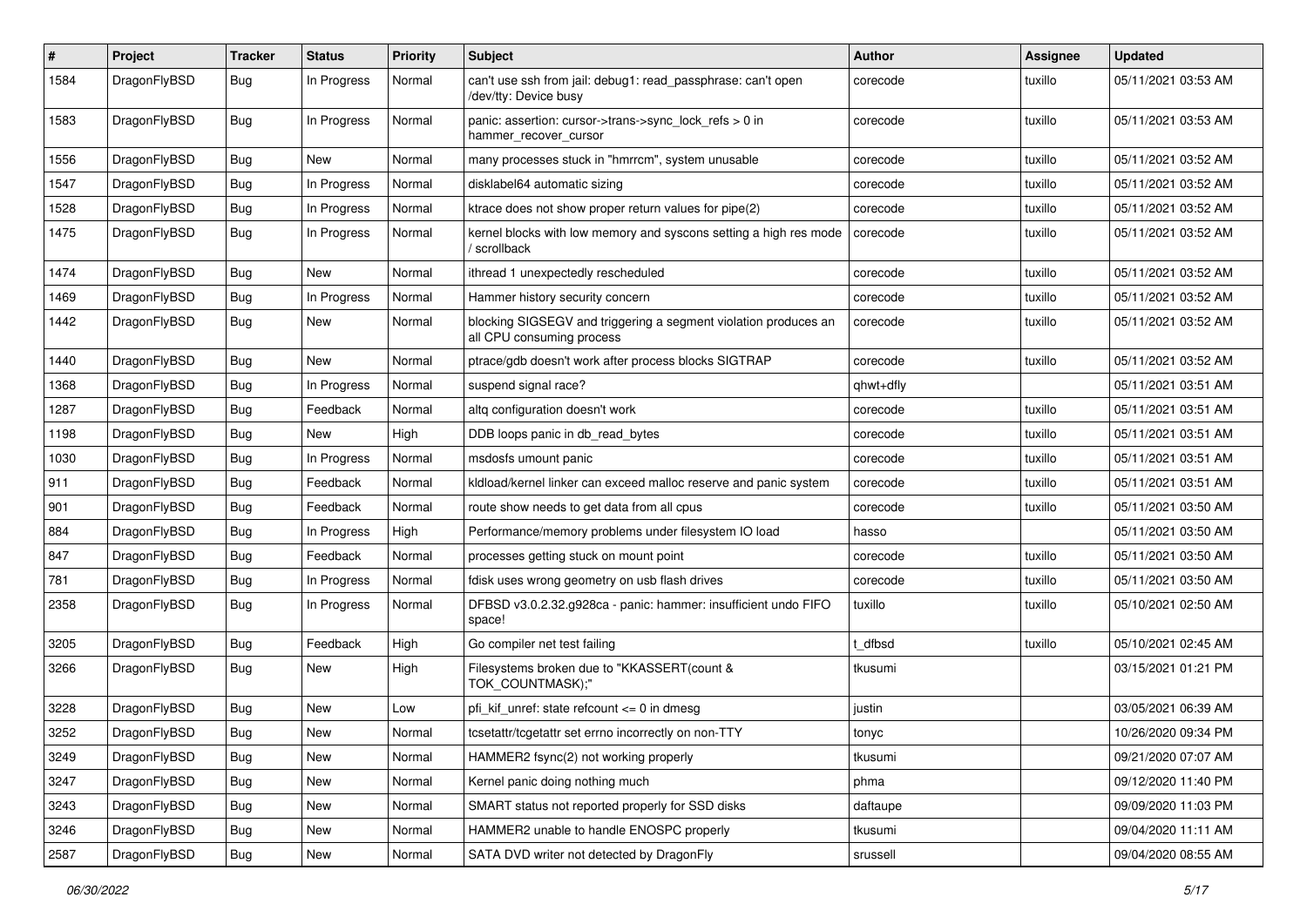| $\vert$ # | <b>Project</b> | <b>Tracker</b> | <b>Status</b> | <b>Priority</b> | <b>Subject</b>                                                                                                                                              | <b>Author</b>     | <b>Assignee</b> | <b>Updated</b>      |
|-----------|----------------|----------------|---------------|-----------------|-------------------------------------------------------------------------------------------------------------------------------------------------------------|-------------------|-----------------|---------------------|
| 3245      | DragonFlyBSD   | Bug            | <b>New</b>    | Normal          | panic: free: guard1x fail, i915 load from loader.conf                                                                                                       | polachok          |                 | 08/21/2020 10:36 AM |
| 3107      | DragonFlyBSD   | <b>Bug</b>     | <b>New</b>    | Low             | ACPI interrupt storm when loading i915 on Lenovo T460                                                                                                       | oyvinht           |                 | 07/15/2020 07:01 AM |
| 3170      | DragonFlyBSD   | <b>Bug</b>     | <b>New</b>    | Normal          | repeatable nfsd crash                                                                                                                                       | tse               |                 | 06/11/2020 05:52 AM |
| 3208      | DragonFlyBSD   | Bug            | <b>New</b>    | Normal          | Crash related to nfsd                                                                                                                                       | tse               |                 | 06/11/2020 05:52 AM |
| 3240      | DragonFlyBSD   | Bug            | <b>New</b>    | High            | compile error because of openssl with /usr/dports/security/rhash for<br>mysql 8 install                                                                     | <b>UlasSAYGIN</b> |                 | 06/04/2020 08:05 AM |
| 3239      | DragonFlyBSD   | Bug            | <b>New</b>    | Normal          | unable to SIGKILL glitched emacs                                                                                                                            | piecuch           |                 | 05/26/2020 03:30 AM |
| 3238      | DragonFlyBSD   | Bug            | <b>New</b>    | Normal          | race conditions when printing from vkernel console                                                                                                          | piecuch           |                 | 05/19/2020 02:50 PM |
| 3235      | DragonFlyBSD   | <b>Bug</b>     | <b>New</b>    | Normal          | Kernel panic in devfs vnops.c                                                                                                                               | mneumann          |                 | 04/28/2020 07:00 AM |
| 3197      | DragonFlyBSD   | <b>Bug</b>     | New           | Normal          | DragonFly upgrades                                                                                                                                          | tse               |                 | 04/18/2020 04:18 PM |
| 3226      | DragonFlyBSD   | Bug            | <b>New</b>    | Normal          | Xorg freezes in vm: thread stuck in "objtrm1"                                                                                                               | peeter            |                 | 04/08/2020 02:10 AM |
| 3231      | DragonFlyBSD   | Bug            | New           | Normal          | wifi drops on 5.8                                                                                                                                           | tse               |                 | 04/06/2020 05:08 AM |
| 3219      | DragonFlyBSD   | <b>Bug</b>     | New           | Normal          | x11/xorg port can not be build                                                                                                                              | <b>UlasSAYGIN</b> |                 | 03/31/2020 08:57 AM |
| 3225      | DragonFlyBSD   | <b>Bug</b>     | <b>New</b>    | Normal          | nfsd freeze when using gemu                                                                                                                                 | tse               |                 | 03/17/2020 11:52 AM |
| 3224      | DragonFlyBSD   | Bug            | <b>New</b>    | Normal          | Kernel panic when trying to ping6                                                                                                                           | zhtw              |                 | 03/08/2020 08:55 AM |
| 3222      | DragonFlyBSD   | Bug            | <b>New</b>    | Normal          | gcc - undefined reference to '__atomic_load' (missing libatomic?)                                                                                           | mneumann          |                 | 02/08/2020 02:45 AM |
| 3218      | DragonFlyBSD   | <b>Bug</b>     | New           | Normal          | Kernel panics are not sent to comconsole when booted over EFI                                                                                               | mqudsi            |                 | 12/02/2019 08:52 PM |
| 3217      | DragonFlyBSD   | <b>Bug</b>     | <b>New</b>    | Normal          | rescue tools: make install fails if rescue folder doesn't exist                                                                                             | dfbsd             |                 | 11/27/2019 08:16 PM |
| 3215      | DragonFlyBSD   | Bug            | <b>New</b>    | Normal          | Hang in tcdrain(3) after write(3)                                                                                                                           | noloader          |                 | 11/25/2019 03:08 PM |
| 3209      | DragonFlyBSD   | Bug            | <b>New</b>    | Normal          | svc has some minor bugs                                                                                                                                     | arcade@b1t.name   |                 | 10/24/2019 09:08 AM |
| 3199      | DragonFlyBSD   | <b>Bug</b>     | <b>New</b>    | Normal          | PFS label not found panic                                                                                                                                   | tse               |                 | 08/21/2019 03:51 AM |
| 3196      | DragonFlyBSD   | <b>Bug</b>     | <b>New</b>    | Normal          | test issue after redmine upgrade (2)                                                                                                                        | tuxillo           |                 | 07/05/2019 04:33 AM |
| 1390      | DragonFlyBSD   | Bug            | In Progress   | Normal          | Use id t type for $\{get, set\}$ priority $()$                                                                                                              | Anonymous         | tuxillo         | 07/05/2019 02:18 AM |
| 3194      | DragonFlyBSD   | <b>Bug</b>     | <b>New</b>    | High            | Hammer kernel crash on mirror-stream of PFS after upgrade<br>(assertion "cursor->flags &<br>HAMMER CURSOR ITERATE CHECK" failed in<br>hammer_btree_iterate) | Anonymous         |                 | 06/29/2019 01:32 PM |
| 3047      | DragonFlyBSD   | <b>Bug</b>     | <b>New</b>    | Normal          | <b>HAMMER</b> critical write error                                                                                                                          | samuel            |                 | 06/19/2019 09:50 AM |
| 3124      | DragonFlyBSD   | <b>Bug</b>     | <b>New</b>    | High            | DragonFlyBSD 5.0.2 with Hammer2 with UEFI install doesn't boot                                                                                              | wiesl             |                 | 06/18/2019 05:07 AM |
| 1850      | DragonFlyBSD   | Bug            | New           | Normal          | volume-add on hammer root fs panic                                                                                                                          | Johannes.Hofmann  |                 | 04/18/2019 04:27 AM |
| 3184      | DragonFlyBSD   | <b>Bug</b>     | <b>New</b>    | Normal          | tsleep(9) return value when PCATCH specified                                                                                                                | tkusumi           |                 | 04/03/2019 06:49 AM |
| 3152      | DragonFlyBSD   | <b>Bug</b>     | Feedback      | Normal          | Console's size in ttyv0 and single user mode is sticking to 80x25,<br>while ttyv1 can make use of the whole screen                                          | overtime          |                 | 02/24/2019 01:08 AM |
| 3165      | DragonFlyBSD   | Bug            | <b>New</b>    | Normal          | Looping at boot time                                                                                                                                        | gop               |                 | 12/28/2018 01:04 PM |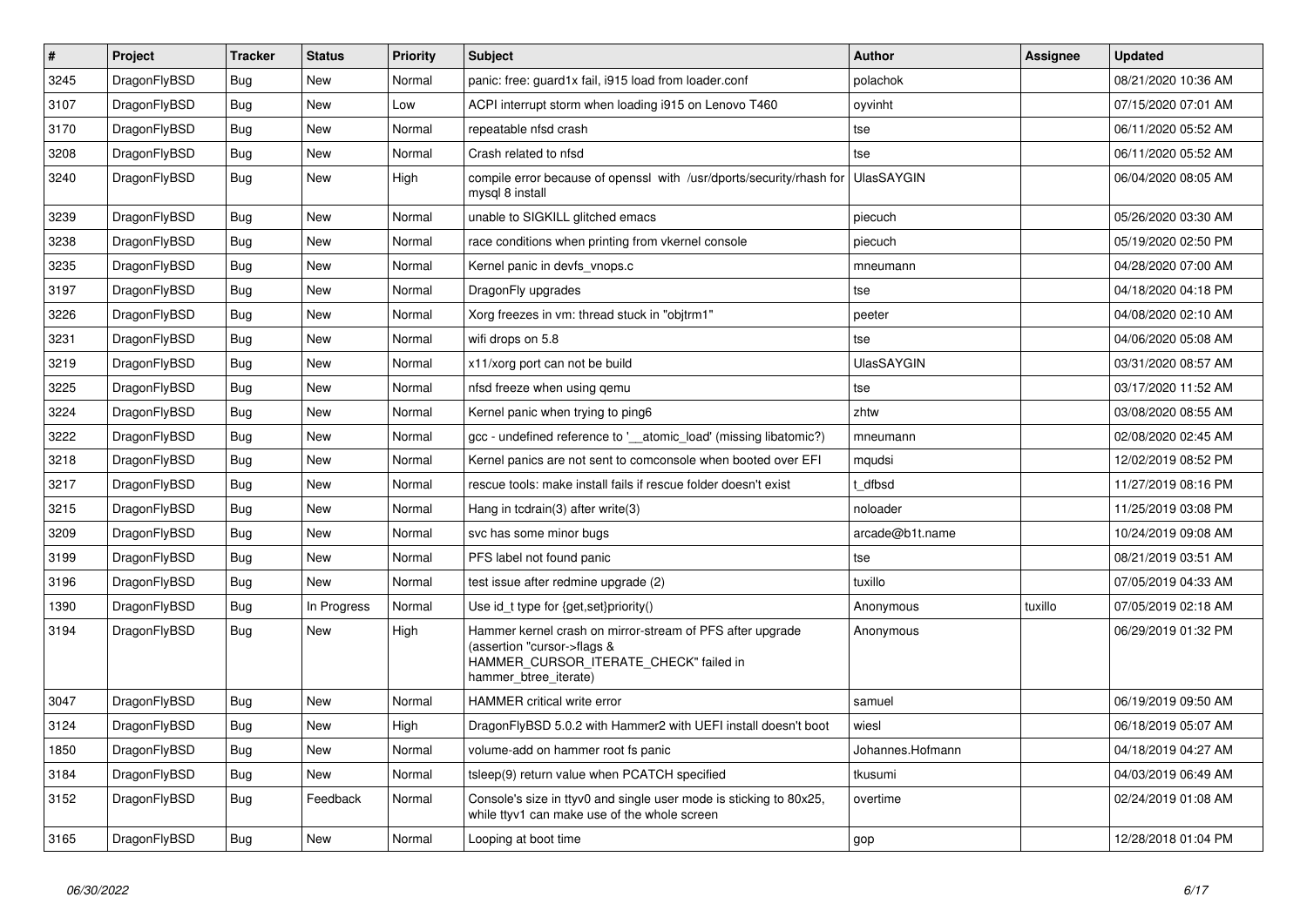| $\pmb{\#}$ | Project      | <b>Tracker</b> | <b>Status</b> | <b>Priority</b> | Subject                                                                                                 | Author                 | Assignee | <b>Updated</b>      |
|------------|--------------|----------------|---------------|-----------------|---------------------------------------------------------------------------------------------------------|------------------------|----------|---------------------|
| 1580       | DragonFlyBSD | Bug            | Feedback      | Normal          | Panic (Fatal trap 12: page fault while in kernel mode) while playing<br>with pf and netif names         | rumcic                 |          | 12/21/2018 01:21 AM |
| 3141       | DragonFlyBSD | <b>Bug</b>     | <b>New</b>    | Normal          | dhclient blocks boot process                                                                            | rowo                   |          | 12/16/2018 11:01 AM |
| 2250       | DragonFlyBSD | Bug            | <b>New</b>    | Normal          | Kernel panic                                                                                            | adamk                  |          | 11/23/2018 01:10 AM |
| 3157       | DragonFlyBSD | Bug            | <b>New</b>    | Normal          | TP-Link UE300 not working in 5.2-RELEASE                                                                | tuxillo                |          | 11/15/2018 02:08 PM |
| 2287       | DragonFlyBSD | Bug            | New           | Normal          | HAMMER(ROOT) Illegal UNDO TAIL signature at<br>300000001967c000                                         | y0n3t4n1               |          | 11/07/2018 01:22 AM |
| 2898       | DragonFlyBSD | <b>Bug</b>     | <b>New</b>    | Normal          | <b>HAMMER</b> panic                                                                                     | pavalos                |          | 11/03/2018 07:05 AM |
| 3120       | DragonFlyBSD | <b>Bug</b>     | <b>New</b>    | Normal          | Intel AC 8260 firmware does not load                                                                    | Vintodrimmer           |          | 08/28/2018 03:30 AM |
| 3143       | DragonFlyBSD | <b>Bug</b>     | <b>New</b>    | Normal          | assertion "0" failed in hammer2_inode_xop_chain_sync                                                    | cbin                   |          | 07/18/2018 12:50 PM |
| 3139       | DragonFlyBSD | <b>Bug</b>     | New           | Normal          | USB Mouse Does Not Work in DragonflyBSD guest on VirtualBox                                             | chiguy1256             |          | 06/24/2018 10:14 PM |
| 3134       | DragonFlyBSD | <b>Bug</b>     | <b>New</b>    | Normal          | RFC 3021 (/31 networks) appear to be unsupported                                                        | jailbird               |          | 05/16/2018 11:03 PM |
| 3132       | DragonFlyBSD | <b>Bug</b>     | <b>New</b>    | Low             | unifdef mined                                                                                           | bcallah                |          | 04/26/2018 08:34 PM |
| 3129       | DragonFlyBSD | <b>Bug</b>     | <b>New</b>    | High            | Kernel panic with 5.2.0 on A2SDi-4C-HLN4F                                                               | stateless              |          | 04/24/2018 12:50 AM |
| 1521       | DragonFlyBSD | Bug            | Feedback      | Normal          | amd64 2.4 livecd won't mount root at boot                                                               | bolapara               |          | 01/28/2018 03:45 AM |
| 3117       | DragonFlyBSD | <b>Bug</b>     | New           | Normal          | Problem with colours if "intel" video-driver used                                                       | dpostolov              |          | 01/07/2018 11:35 PM |
| 3116       | DragonFlyBSD | <b>Bug</b>     | New           | Normal          | da0 detects on very big volume if to _remove_ usb install stick and<br>reboot on Intel NUC5PPYH         | dpostolov              |          | 01/07/2018 09:40 PM |
| 3111       | DragonFlyBSD | <b>Bug</b>     | In Progress   | High            | Mouse lags every second heavily under X11                                                               | mneumann               |          | 12/12/2017 09:46 PM |
| 3110       | DragonFlyBSD | Bug            | <b>New</b>    | Normal          | crash with ipfw3 under load                                                                             | bnegre82               |          | 12/09/2017 06:22 AM |
| 3076       | DragonFlyBSD | <b>Bug</b>     | New           | Normal          | sys/dev/netif/ig hal/e1000 ich8lan.c:1594: sanity checking mixup?                                       | dcb                    |          | 10/11/2017 01:58 AM |
| 3025       | DragonFlyBSD | <b>Bug</b>     | New           | Normal          | sys/dev/powermng/powernow/powernow.c:284: bad comparison?                                               | dcb                    |          | 09/23/2017 07:45 AM |
| 3052       | DragonFlyBSD | Bug            | New           | Normal          | panic DragonFly v4.8.1-RELEASE by mounting a malformed NTFS<br>image [64.000]                           | open.source@ribose.com |          | 08/14/2017 03:22 AM |
| 3051       | DragonFlyBSD | <b>Bug</b>     | New           | Normal          | panic DragonFly v4.8.1-RELEASE by mounting a malformed NTFS<br>image [12.000]                           | open.source@ribose.com |          | 08/14/2017 03:20 AM |
| 3049       | DragonFlyBSD | Bug            | <b>New</b>    | Normal          | panic DragonFly v4.8.1-RELEASE by mounting a malformed<br>msdosfs image [12.128]                        | open.source@ribose.com |          | 08/14/2017 02:53 AM |
| 3011       | DragonFlyBSD | <b>Bug</b>     | In Progress   | Normal          | dragonfly/sys/dev/netif/re/re.c: suspicious code ?                                                      | dcb                    |          | 07/29/2017 01:26 AM |
| 3036       | DragonFlyBSD | Bug            | New           | Normal          | panic in icmp_redirect_start() ASSERT_IN_NETISR(0)                                                      | tautolog               |          | 05/11/2017 07:27 PM |
| 3035       | DragonFlyBSD | <b>Bug</b>     | New           | Normal          | panic: assertion "cpu >= 0 && cpu < ncpus" failed in netisr_cpuport<br>at /usr/src/sys/net/netisr2.h:87 | masu                   |          | 05/11/2017 01:24 AM |
| 3021       | DragonFlyBSD | Bug            | In Progress   | Normal          | sys/dev/drm/i915/i915_gem_stolen.c:115]: (error) Signed integer<br>overflow for expression '65535<<20'  | dcb                    |          | 04/11/2017 12:46 PM |
| 3024       | DragonFlyBSD | <b>Bug</b>     | <b>New</b>    | Low             | sys/dev/netif/wi/if_wi.c:1090]: (style) Redundant condition                                             | dcb                    |          | 04/11/2017 11:56 AM |
| 3022       | DragonFlyBSD | Bug            | New           | Normal          | sys/dev/netif/ath/ath/if_ath.c:2142: strange bitmask?                                                   | dcb                    |          | 04/11/2017 11:49 AM |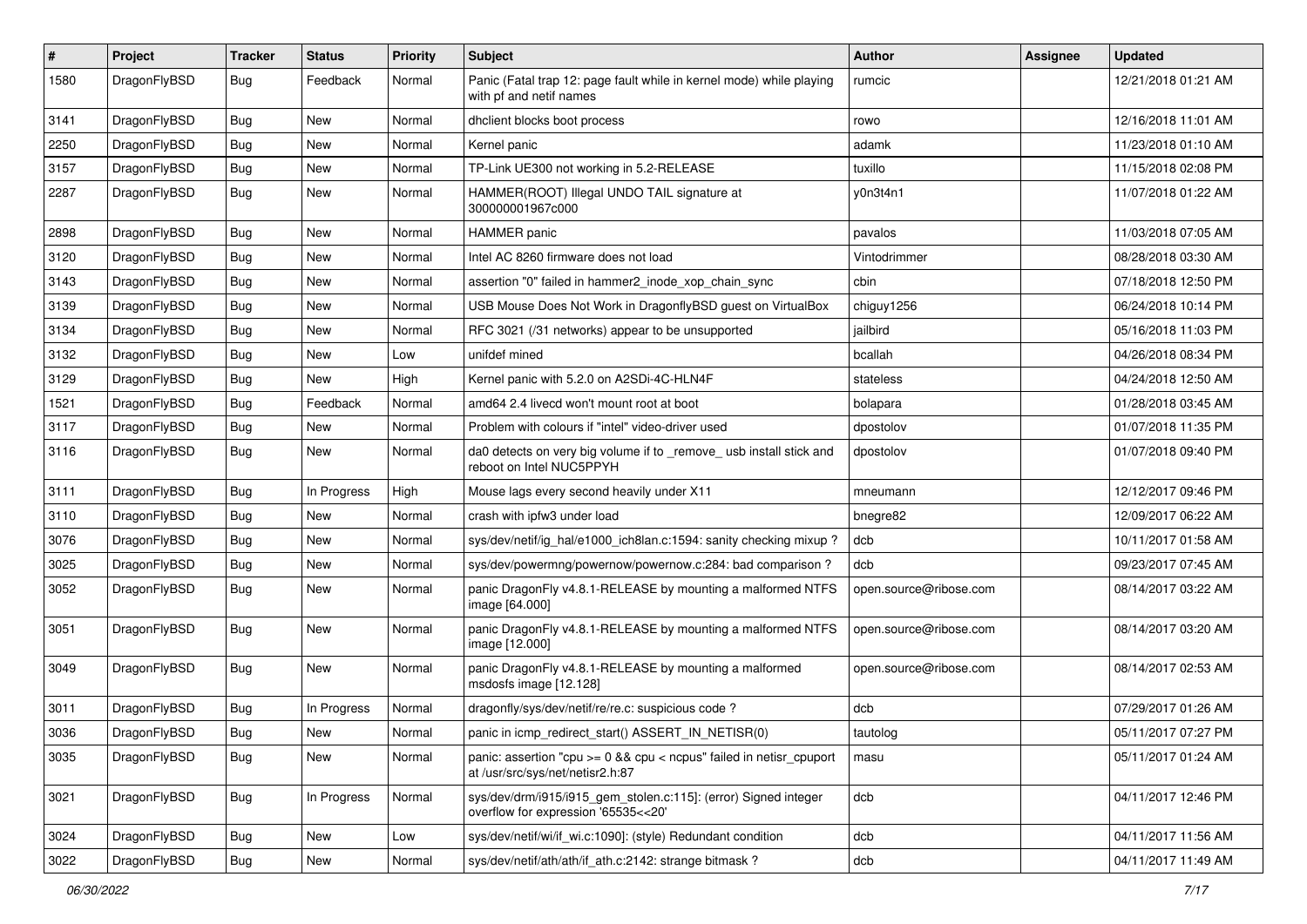| $\vert$ # | Project      | <b>Tracker</b> | <b>Status</b> | <b>Priority</b> | <b>Subject</b>                                                                                                | <b>Author</b>   | Assignee | <b>Updated</b>      |
|-----------|--------------|----------------|---------------|-----------------|---------------------------------------------------------------------------------------------------------------|-----------------|----------|---------------------|
| 3018      | DragonFlyBSD | <b>Bug</b>     | <b>New</b>    | Normal          | sys/bus/u4b/wlan/if run.c:5464]: (style) Redundant condition                                                  | dcb             |          | 04/11/2017 11:26 AM |
| 3006      | DragonFlyBSD | Bug            | New           | Normal          | boot0cfg: panic in kern udev.c in function udev dict set cstr when<br>installing in VirtualBox                | MichiGreat      |          | 04/01/2017 02:22 PM |
| 2994      | DragonFlyBSD | <b>Bug</b>     | New           | Normal          | Intermittent boot hangs after git: hammer - HAMMER Version 7                                                  | davshao         |          | 03/30/2017 02:06 PM |
| 2972      | DragonFlyBSD | Bug            | New           | Normal          | ipfw3 "deny to me" does not work correctly                                                                    | mneumann        |          | 12/27/2016 12:11 PM |
| 2970      | DragonFlyBSD | <b>Bug</b>     | <b>New</b>    | Normal          | kernel 4.7: "Is -I" causes panic on UDF filesystem: "bgetvp -<br>overlapping buffer"                          | peeter          |          | 12/21/2016 02:46 AM |
| 1307      | DragonFlyBSD | Bug            | In Progress   | Normal          | hammer tid -2 shows unexpected result                                                                         | corecode        |          | 10/18/2016 05:29 PM |
| 2526      | DragonFlyBSD | Bug            | New           | Normal          | hammer cleanup doesn't run on first day of DST                                                                | pavalos         |          | 10/18/2016 05:28 PM |
| 2958      | DragonFlyBSD | <b>Bug</b>     | Feedback      | Normal          | Hammer FS dies during pruning after massive write load                                                        | neilb           |          | 10/11/2016 04:20 AM |
| 2957      | DragonFlyBSD | <b>Bug</b>     | Feedback      | Normal          | swapoff -a followed by swapon -a doesn't give your swap back                                                  | neilb           |          | 10/09/2016 04:17 AM |
| 2915      | DragonFlyBSD | Bug            | <b>New</b>    | High            | Hammer mirror-copy problem                                                                                    | t dfbsd         |          | 08/25/2016 05:28 AM |
| 2936      | DragonFlyBSD | <b>Bug</b>     | New           | Normal          | loader.efi crashes while loading kernel                                                                       | spaceille       |          | 08/20/2016 06:17 AM |
| 2931      | DragonFlyBSD | Bug            | <b>New</b>    | Low             | 'gdb' of 'vkernel' unable to print backtrace                                                                  | tofergus        |          | 07/26/2016 01:51 PM |
| 2930      | DragonFlyBSD | <b>Bug</b>     | <b>New</b>    | High            | 'objcache' causes panic during 'nfs_readdir'                                                                  | tofergus        |          | 07/26/2016 01:09 PM |
| 2924      | DragonFlyBSD | Bug            | New           | Normal          | cat -v fails to tag characters in extended table with M- prefix with<br>some locales                          | sevan           |          | 07/11/2016 07:18 AM |
| 2878      | DragonFlyBSD | <b>Bug</b>     | <b>New</b>    | Low             | [fix] CCVER problem when using clang and cpu extensions<br>(intrinsics)                                       | arcade@b1t.name |          | 06/24/2016 04:25 AM |
| 2891      | DragonFlyBSD | Bug            | New           | Normal          | Kernel panic in IEEE802.11 related code                                                                       | shamaz          |          | 05/29/2016 05:49 PM |
| 2890      | DragonFlyBSD | <b>Bug</b>     | <b>New</b>    | Normal          | not able to boot usb installer on Toshiba Chromebook 2                                                        | johnnywhishbone |          | 02/22/2016 03:42 AM |
| 2892      | DragonFlyBSD | Bug            | <b>New</b>    | Normal          | swap pager: indefinite wait bufferf error                                                                     | <b>Ihmwzy</b>   |          | 02/21/2016 10:32 PM |
| 2887      | DragonFlyBSD | <b>Bug</b>     | <b>New</b>    | Low             | Missing extattr_namespace_to_string and<br>extattr_string_to_namespace functions                              | rubenk          |          | 02/06/2016 05:09 AM |
| 2886      | DragonFlyBSD | Bug            | <b>New</b>    | Normal          | dragonfly mail agent: sending a testmail causes high system load                                              | worf            |          | 02/05/2016 05:53 AM |
| 2870      | DragonFlyBSD | <b>Bug</b>     | <b>New</b>    | High            | Broken text and icons when glamor acceleration is used                                                        | 375gnu          | ftigeot  | 01/31/2016 12:13 AM |
| 2882      | DragonFlyBSD | Bug            | <b>New</b>    | Low             | bridge sends packets from individual interfaces                                                               | arcade@b1t.name |          | 01/09/2016 12:43 PM |
| 2881      | DragonFlyBSD | <b>Bug</b>     | New           | Normal          | Pulseaudio hangs/resets system when starting X11                                                              | mneumann        |          | 01/09/2016 03:08 AM |
| 2877      | DragonFlyBSD | Bug            | New           | Low             | sed fails when working with UTF-8 locale and non-UTF symbols                                                  | arcade@b1t.name |          | 12/30/2015 11:20 AM |
| 2674      | DragonFlyBSD | Bug            | New           | Normal          | <b>GPT Support</b>                                                                                            | ftigeot         |          | 12/28/2015 02:54 PM |
| 2874      | DragonFlyBSD | Bug            | <b>New</b>    | Normal          | make world DESTDIR=/emptydir fails                                                                            | pascii          |          | 12/25/2015 07:04 AM |
| 2863      | DragonFlyBSD | <b>Bug</b>     | <b>New</b>    | Normal          | HAMMER synch tid is zero                                                                                      | shamaz          |          | 12/12/2015 11:24 PM |
| 2859      | DragonFlyBSD | Bug            | New           | Low             | Installer configuration menu always highlights "Select timezone", no<br>matter which step was last completed. | cgag            |          | 12/02/2015 01:54 PM |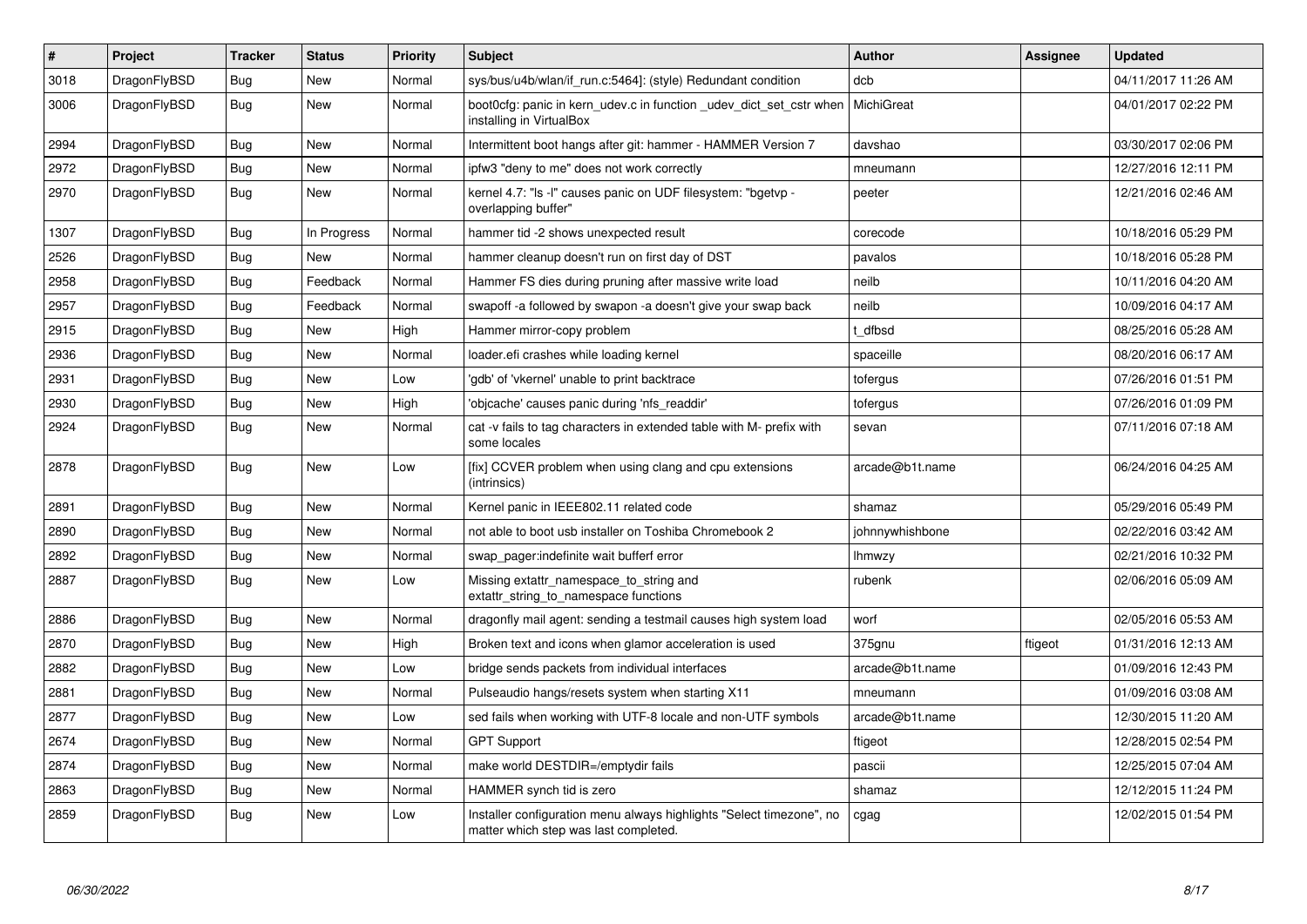| #    | Project      | <b>Tracker</b> | <b>Status</b> | <b>Priority</b> | Subject                                                                                                                                                  | Author           | Assignee | <b>Updated</b>      |
|------|--------------|----------------|---------------|-----------------|----------------------------------------------------------------------------------------------------------------------------------------------------------|------------------|----------|---------------------|
| 2858 | DragonFlyBSD | Bug            | New           | Low             | Installer "Local or UTC" question should have "No" selected by<br>default.                                                                               | cgag             |          | 12/02/2015 01:18 PM |
| 2857 | DragonFlyBSD | <b>Bug</b>     | <b>New</b>    | Normal          | hammer stalls via bitcoin-qt                                                                                                                             | tkusumi          |          | 11/30/2015 06:52 AM |
| 2835 | DragonFlyBSD | <b>Bug</b>     | <b>New</b>    | Normal          | /usr/include/c++/5.0/bits/c++locale.h likes<br>POSIX C_SOURCE>=200809                                                                                    | davshao          |          | 11/18/2015 03:40 AM |
| 2840 | DragonFlyBSD | Bug            | New           | Normal          | wrong voltage is reported                                                                                                                                | yellowrabbit2010 |          | 09/11/2015 06:09 PM |
| 2819 | DragonFlyBSD | <b>Bug</b>     | In Progress   | Normal          | Random micro system freezes after a week of uptime                                                                                                       | ftigeot          | dillon   | 08/16/2015 08:46 PM |
| 2822 | DragonFlyBSD | Bug            | New           | Normal          | USB 3.0 stick throws "reading primary partition table: error<br>accessing offset 000[] for 152" error, while the stick works on any<br>other OS I tested | revuwa           | profmakx | 06/29/2015 05:56 AM |
| 2391 | DragonFlyBSD | Bug            | In Progress   | Normal          | System lock with ahci and acpi enabled on ATI RS690 chipset with<br>SMB600 sata controller                                                               | jorisgio         | vadaszi  | 06/03/2015 03:51 PM |
| 2820 | DragonFlyBSD | Bug            | <b>New</b>    | Normal          | TP-Link USB Wi-Fi adapter cannot be reattached to the system                                                                                             | shamaz           |          | 05/22/2015 09:45 PM |
| 2816 | DragonFlyBSD | Bug            | New           | Normal          | A multitasking process being debugged can get stuck                                                                                                      | phma             |          | 05/19/2015 03:57 AM |
| 2812 | DragonFlyBSD | <b>Bug</b>     | New           | Normal          | Panic on Intel DE3815TYKHE                                                                                                                               | tmorp            |          | 05/14/2015 03:14 PM |
| 2809 | DragonFlyBSD | <b>Bug</b>     | New           | Normal          | hammer mirror-stream                                                                                                                                     | masu             |          | 04/10/2015 12:33 AM |
| 2803 | DragonFlyBSD | <b>Bug</b>     | <b>New</b>    | Normal          | HAMMER: Warning: UNDO area too small!                                                                                                                    | ftigeot          |          | 03/11/2015 03:42 PM |
| 2802 | DragonFlyBSD | <b>Bug</b>     | <b>New</b>    | Normal          | USB Wifi urtwn0 crash from cd boot                                                                                                                       | opvalues         |          | 03/10/2015 01:07 AM |
| 2799 | DragonFlyBSD | <b>Bug</b>     | <b>New</b>    | Normal          | Fatal trap 12 caused by moused(8) -p /dev/cual0                                                                                                          | opvalues         |          | 03/04/2015 11:01 PM |
| 2788 | DragonFlyBSD | <b>Bug</b>     | New           | Normal          | ioctl GSLICEINFO: Not working for vnode slice                                                                                                            | mneumann         |          | 02/12/2015 07:49 AM |
| 1672 | DragonFlyBSD | <b>Bug</b>     | Feedback      | Normal          | panic (trap 12) around btree_search() in 2.4.1-RELEASE                                                                                                   | floid            |          | 01/19/2015 03:36 AM |
| 1634 | DragonFlyBSD | <b>Bug</b>     | <b>New</b>    | Normal          | panic: spin lock: 0xe4ad1320, indefinitive wait!                                                                                                         | elekktretterr    |          | 01/19/2015 03:21 AM |
| 600  | DragonFlyBSD | <b>Bug</b>     | <b>New</b>    | Low             | /sys/libkern/karc4random                                                                                                                                 | robin_carey5     | profmakx | 01/19/2015 03:07 AM |
| 1560 | DragonFlyBSD | <b>Bug</b>     | Feedback      | Normal          | Unable to modify partition table on ThinkPad T61p during install                                                                                         | rehsack          |          | 01/15/2015 08:57 AM |
| 1127 | DragonFlyBSD | <b>Bug</b>     | Feedback      | Low             | cdrom drive not detected                                                                                                                                 | tgr              | corecode | 01/15/2015 08:55 AM |
| 979  | DragonFlyBSD | <b>Bug</b>     | Feedback      | Normal          | Failure-prone USB mass storage (SB600? msdosfs? CAM?)                                                                                                    | floid            |          | 01/15/2015 08:38 AM |
| 846  | DragonFlyBSD | Bug            | Feedback      | Normal          | USB bugs:usb mouse can't used!                                                                                                                           | frankning        |          | 01/15/2015 08:36 AM |
| 1456 | DragonFlyBSD | <b>Bug</b>     | Feedback      | Normal          | Microsoft wireless desktop problems                                                                                                                      | elekktretterr    |          | 01/15/2015 08:34 AM |
| 1194 | DragonFlyBSD | <b>Bug</b>     | New           | Normal          | SCSI errors while trying to copy photos from my camera                                                                                                   | elekktretterr    |          | 01/14/2015 04:39 PM |
| 2617 | DragonFlyBSD | <b>Bug</b>     | Feedback      | Normal          | Possible issue with wireless mouse on 3.6 release                                                                                                        | FilippoMo        |          | 01/14/2015 03:42 PM |
| 2746 | DragonFlyBSD | Bug            | New           | Normal          | some fraction of xterms started from the xmonad window manager<br>get killed with SIGALRM                                                                | isenmann         | profmakx | 12/28/2014 02:51 AM |
| 2738 | DragonFlyBSD | <b>Bug</b>     | New           | Normal          | Hammer: Strange behavior when trying to recover old version of<br>moved file                                                                             | roland           |          | 11/20/2014 08:02 AM |
| 2731 | DragonFlyBSD | Bug            | In Progress   | Normal          | Screen full of random colors when starting Xorg with Intel Haswell<br>HD Graphics P4600                                                                  | jkatzmaier       |          | 11/12/2014 04:08 PM |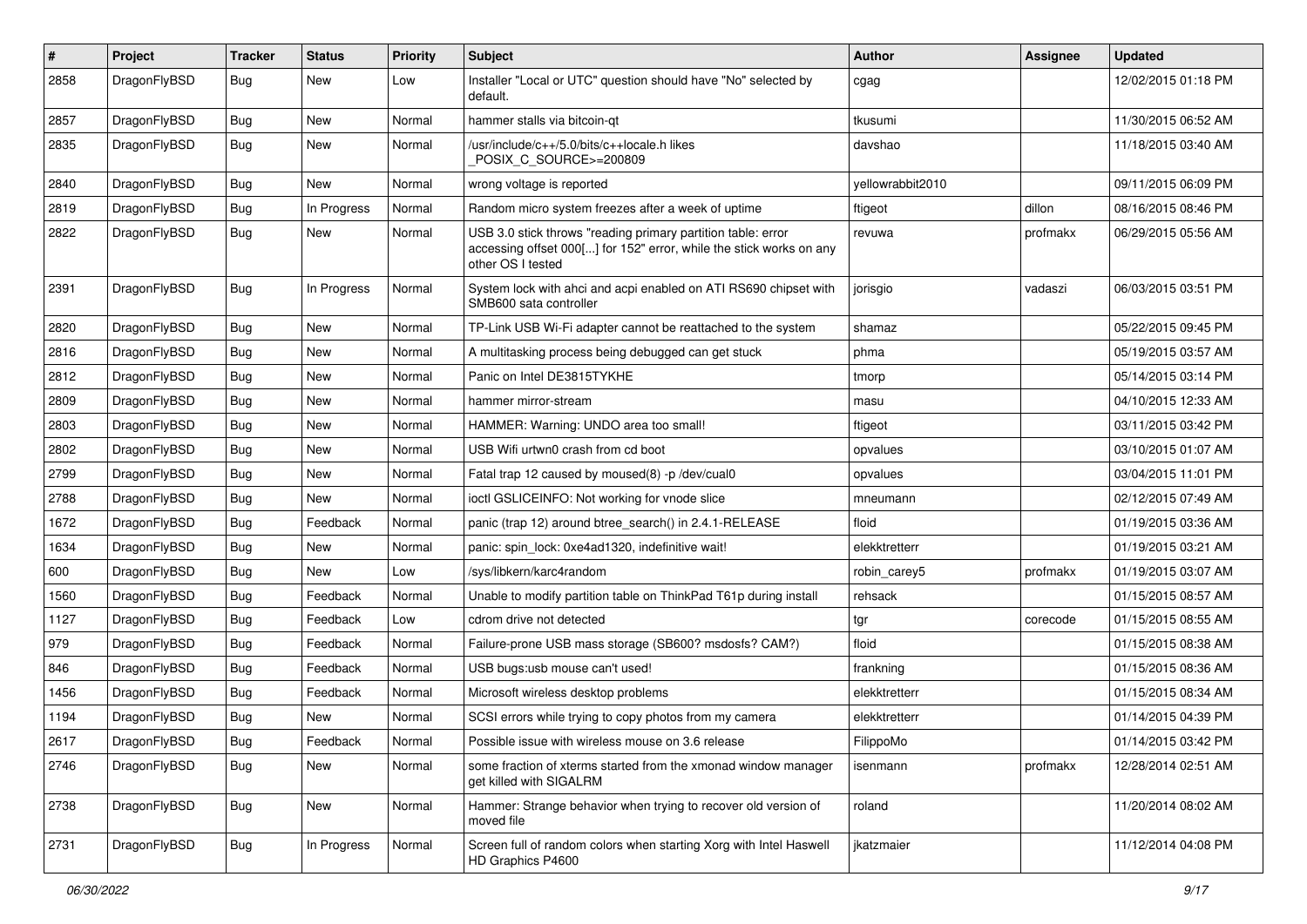| #    | Project      | <b>Tracker</b> | <b>Status</b> | <b>Priority</b> | Subject                                                                                          | Author            | Assignee | <b>Updated</b>      |
|------|--------------|----------------|---------------|-----------------|--------------------------------------------------------------------------------------------------|-------------------|----------|---------------------|
| 2712 | DragonFlyBSD | <b>Bug</b>     | New           | Normal          | connect(2) returns EINVAL when retrying after ECONNREFUSED                                       | jorisgio          |          | 08/14/2014 05:31 PM |
| 2688 | DragonFlyBSD | Bug            | New           | Normal          | 67613368bdda7 Fix wrong checks for U4B presence Asrock Z77M<br>difficulty detecting USB keyboard | davshao           |          | 06/28/2014 07:08 PM |
| 2687 | DragonFlyBSD | Bug            | <b>New</b>    | Normal          | natacontrol software RAID in installer                                                           | csmelosky         |          | 06/22/2014 12:03 PM |
| 2680 | DragonFlyBSD | <b>Bug</b>     | <b>New</b>    | Low             | boot0cfg update makes box unbootable                                                             | herrgard          |          | 06/10/2014 06:02 AM |
| 2489 | DragonFlyBSD | <b>Bug</b>     | New           | Normal          | nmalloc doesn't cache VA for allocations > 8KB                                                   | vsrinivas         |          | 06/10/2014 05:51 AM |
| 2490 | DragonFlyBSD | Bug            | <b>New</b>    | Normal          | nmalloc should color addresses to avoid cache bank conflictsw                                    | vsrinivas         |          | 06/10/2014 05:51 AM |
| 2329 | DragonFlyBSD | <b>Bug</b>     | New           | Normal          | ibm x3550 & acpi                                                                                 | ano               |          | 06/03/2014 11:37 AM |
| 2416 | DragonFlyBSD | Bug            | <b>New</b>    | Normal          | ' entry can be removed on mounted nfs filesystem                                                 | ftigeot           | tuxillo  | 06/03/2014 04:40 AM |
| 1579 | DragonFlyBSD | Bug            | Feedback      | Normal          | dfly 2.4.1 does not like HP DL360G4p and Smart Array 6400 with<br>MSA <sub>20</sub>              | tomaz.borstnar    | tuxillo  | 06/02/2014 02:44 PM |
| 2629 | DragonFlyBSD | Bug            | New           | Normal          | Replace gcc44 with llvm34, clang34, and libc++                                                   | tuxillo           |          | 06/02/2014 02:30 PM |
| 1592 | DragonFlyBSD | <b>Bug</b>     | Feedback      | Normal          | AcpiOSUnmapMemory: Warning, deallocation did not track<br>allocation.                            | eocallaghan       |          | 06/02/2014 07:45 AM |
| 1330 | DragonFlyBSD | Bug            | Feedback      | Normal          | Hammer, usb disk, SYNCHRONIZE CACHE failure                                                      | josepht           |          | 06/02/2014 04:56 AM |
| 570  | DragonFlyBSD | <b>Bug</b>     | Feedback      | Normal          | 1.8.x: ACPI problems                                                                             | qhwt+dfly         |          | 06/02/2014 03:45 AM |
| 2652 | DragonFlyBSD | Bug            | New           | Normal          | 189a0ff3761b47  ix: Implement MSI-X support locks up Lenovo<br>S10 Intel Atom n270               | davshao           |          | 05/14/2014 01:55 AM |
| 1695 | DragonFlyBSD | <b>Bug</b>     | <b>New</b>    | Normal          | NFS-related system breakdown                                                                     | Anonymous         |          | 04/10/2014 12:35 AM |
| 2657 | DragonFlyBSD | <b>Bug</b>     | <b>New</b>    | High            | Needs acl to migrate our servers                                                                 | ferney            |          | 03/31/2014 11:37 AM |
| 2473 | DragonFlyBSD | Bug            | <b>New</b>    | Normal          | Kernel crash when trying to up the wpi0 device (Dfly<br>v3.3.0.758.g47388-DEVELOPMENT)           | tomaz             |          | 02/24/2014 08:50 AM |
| 2619 | DragonFlyBSD | Bug            | <b>New</b>    | Normal          | DragonFly 3.6 can't be installed on a 6TB volume                                                 | ftigeot           |          | 02/23/2014 11:55 PM |
| 285  | DragonFlyBSD | Bug            | Feedback      | Low             | interrupt latency with re without ip address configured                                          | thomas.nikolajsen |          | 02/20/2014 10:30 AM |
| 2645 | DragonFlyBSD | Bug            | <b>New</b>    | Normal          | panic with dsched fq and ioprio                                                                  | jyoung15          |          | 02/20/2014 07:29 AM |
| 1246 | DragonFlyBSD | Bug            | <b>New</b>    | Normal          | bad resolution (monitor desync) with livedvd                                                     | Przem0l           |          | 02/18/2014 06:29 AM |
| 989  | DragonFlyBSD | Bug            | <b>New</b>    | Normal          | installer/fdisk trouble with wrapped values                                                      | Discodestroyer    |          | 02/18/2014 06:27 AM |
| 1185 | DragonFlyBSD | Bug            | <b>New</b>    | High            | need a tool to merge changes into /etc                                                           | wa1ter            |          | 02/18/2014 06:02 AM |
| 679  | DragonFlyBSD | <b>Bug</b>     | <b>New</b>    | Low             | Netgraph backward compatibility for old *LEN constants                                           | nant              | nant     | 02/18/2014 05:45 AM |
| 1193 | DragonFlyBSD | Bug            | New           | Normal          | kernel doesn't recognize cdrom drive                                                             | nonsolosoft       |          | 01/25/2014 09:11 PM |
| 2626 | DragonFlyBSD | Bug            | New           | Normal          | iwn driver drops with error: "firmware error 'iwn_intr: fatal firmware<br>error""                | rodyaj            |          | 01/09/2014 05:50 AM |
| 2622 | DragonFlyBSD | <b>Bug</b>     | New           | Normal          | VAIO FIT15E fn keys support                                                                      | nonsolosoft       |          | 12/31/2013 01:31 AM |
| 2621 | DragonFlyBSD | Bug            | New           | Normal          | core dump using cdrom                                                                            | nonsolosoft       |          | 12/27/2013 12:43 AM |
| 2620 | DragonFlyBSD | Bug            | New           | Normal          | moused problem                                                                                   | FilippoMo         |          | 12/20/2013 10:32 AM |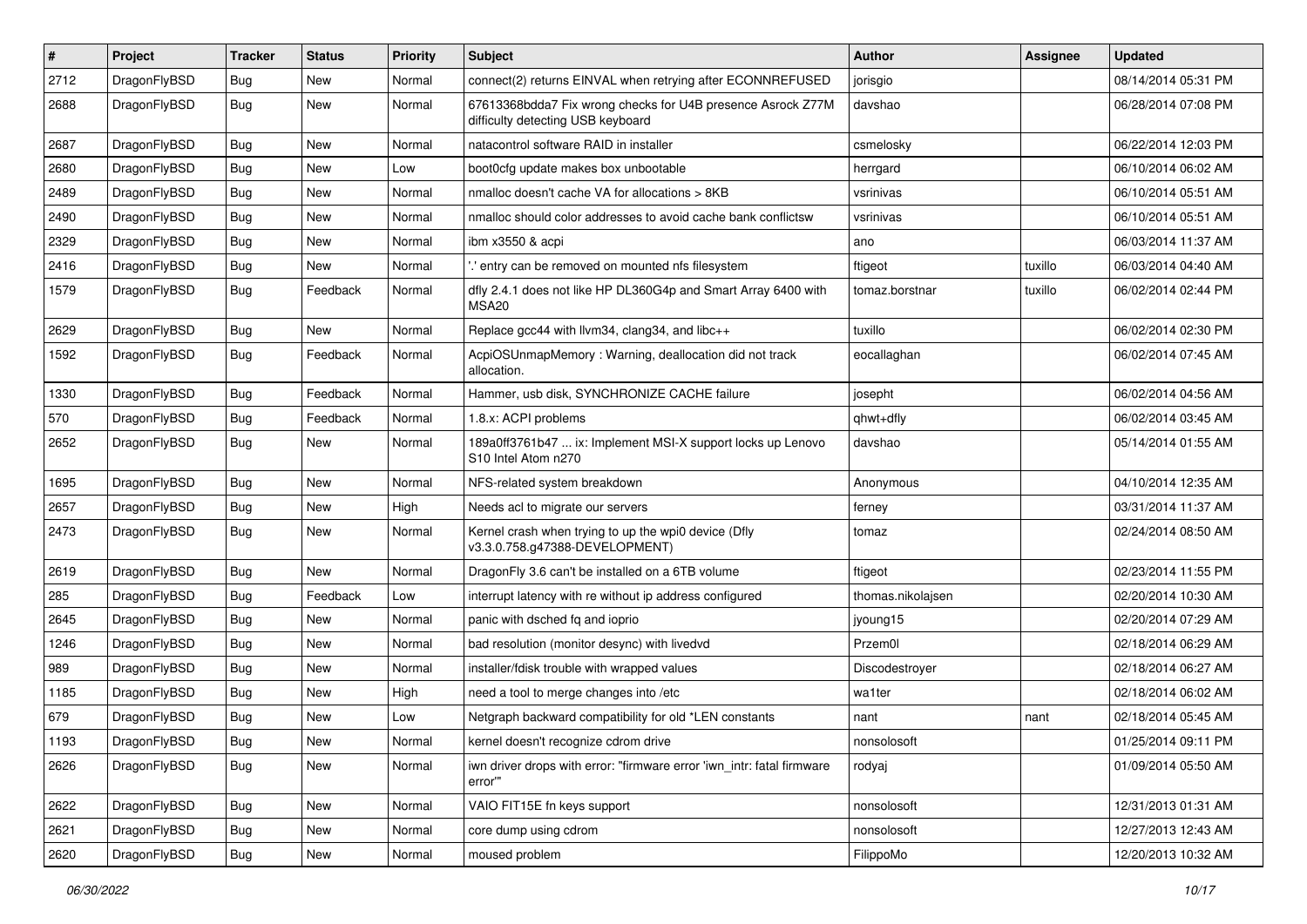| $\sharp$ | Project      | <b>Tracker</b> | <b>Status</b> | <b>Priority</b> | Subject                                                                                                        | <b>Author</b>     | <b>Assignee</b> | <b>Updated</b>      |
|----------|--------------|----------------|---------------|-----------------|----------------------------------------------------------------------------------------------------------------|-------------------|-----------------|---------------------|
| 2618     | DragonFlyBSD | Bug            | <b>New</b>    | Normal          | mouse problem on RELEASE-3_6_0                                                                                 | FilippoMo         |                 | 12/20/2013 03:26 AM |
| 2556     | DragonFlyBSD | <b>Bug</b>     | Feedback      | Normal          | DragonFly v3.5.0.81.gd3479 - Process signal weirdness                                                          | tuxillo           |                 | 12/17/2013 03:48 PM |
| 2611     | DragonFlyBSD | Bug            | New           | Normal          | Change in IP address results in network not working                                                            | phma              |                 | 12/05/2013 07:55 PM |
| 2609     | DragonFlyBSD | Bug            | <b>New</b>    | Normal          | master: panic: assertion<br>"LWKT_TOKEN_HELD_ANY(vm_object_token(object))" failed in<br>swp pager lookup       | thomas.nikolajsen |                 | 11/28/2013 11:36 AM |
| 2604     | DragonFlyBSD | Bug            | <b>New</b>    | Normal          | dell laptop does not boot with LATEST                                                                          | isenmann          |                 | 11/20/2013 02:07 AM |
| 2598     | DragonFlyBSD | Bug            | New           | Normal          | i386 via USB Booting                                                                                           | mbzadegan         |                 | 10/21/2013 02:28 AM |
| 2595     | DragonFlyBSD | Bug            | New           | Normal          | DragonFly 3.4.3 crashes on SUN Blade X6250 with Qlogic ISP 2432<br>FC card                                     | Turvamies         |                 | 10/07/2013 11:53 AM |
| 2586     | DragonFlyBSD | <b>Bug</b>     | New           | Normal          | pf: "modulate" state seems problematic                                                                         | srussell          |                 | 09/25/2013 07:36 PM |
| 2569     | DragonFlyBSD | Bug            | <b>New</b>    | Normal          | ctime NFS                                                                                                      | ferney            |                 | 08/11/2013 04:35 AM |
| 2577     | DragonFlyBSD | Bug            | <b>New</b>    | Normal          | virtio-blk iops performance is cpu limited on high end devices                                                 | gjs278            | vsrinivas       | 08/01/2013 02:28 PM |
| 1302     | DragonFlyBSD | Bug            | In Progress   | Normal          | Checkpoint regression?                                                                                         | sjg               | sjg             | 07/10/2013 05:22 PM |
| 2568     | DragonFlyBSD | Bug            | <b>New</b>    | Normal          | AHCI panic                                                                                                     | josepht           |                 | 06/07/2013 05:52 PM |
| 2565     | DragonFlyBSD | Bug            | <b>New</b>    | Normal          | "ifconfig ix0 up" panic                                                                                        | Itpig402a         |                 | 06/03/2013 05:46 AM |
| 2557     | DragonFlyBSD | Bug            | New           | Normal          | stock 3.4.1 kernel halts during booting if dm and dm_target_crypt<br>are loaded and RAID controller is present | phma              |                 | 05/12/2013 10:38 PM |
| 2549     | DragonFlyBSD | Bug            | In Progress   | Normal          | netgraph7: Kernel page fault.                                                                                  | russiane39        | nant            | 05/10/2013 11:20 PM |
| 2552     | DragonFlyBSD | Bug            | <b>New</b>    | Low             | hammer recovery should indicate progress                                                                       | phma              |                 | 05/03/2013 12:13 AM |
| 2547     | DragonFlyBSD | Bug            | New           | High            | crashed while doing a dry run of pkg_rolling-replace                                                           | phma              |                 | 04/18/2013 10:40 PM |
| 2136     | DragonFlyBSD | Bug            | <b>New</b>    | Normal          | socketpair() doesn't free file descriptors on copyout failure                                                  | vsrinivas         |                 | 04/05/2013 09:13 AM |
| 2535     | DragonFlyBSD | Bug            | New           | Normal          | Imap processes apparentlt blocked on disk I/O                                                                  | ftigeot           |                 | 04/02/2013 09:31 AM |
| 2529     | DragonFlyBSD | Bug            | New           | Low             | Sundance network adapter is not detected and attached                                                          | kworr             |                 | 03/25/2013 02:29 AM |
| 2531     | DragonFlyBSD | <b>Bug</b>     | New           | Normal          | camcontrol fails to disable APM                                                                                | m.lombardi85      |                 | 03/23/2013 12:28 PM |
| 1824     | DragonFlyBSD | Bug            | Feedback      | Normal          | kernel panic, x86, 2.7.3.859.ge5104                                                                            | akirchhoff135014  |                 | 03/10/2013 07:49 AM |
| 1668     | DragonFlyBSD | <b>Bug</b>     | Feedback      | Normal          | Power button not working                                                                                       | elekktretterr     |                 | 03/10/2013 06:22 AM |
| 1250     | DragonFlyBSD | <b>Bug</b>     | Feedback      | Normal          | Panic upon plugging an USB flash drive into the machine                                                        | rumcic            |                 | 03/10/2013 05:17 AM |
| 1249     | DragonFlyBSD | Bug            | Feedback      | Normal          | panic: ffs vfree: freeing free inode                                                                           | rumcic            |                 | 03/10/2013 05:13 AM |
| 293      | DragonFlyBSD | <b>Bug</b>     | Feedback      | Low             | Various updates to the handbook                                                                                | victor            | victor          | 03/10/2013 04:46 AM |
| 1489     | DragonFlyBSD | <b>Bug</b>     | Feedback      | Normal          | panic: ufs dirbad: bad dir                                                                                     | rumcic            |                 | 03/10/2013 04:34 AM |
| 1502     | DragonFlyBSD | <b>Bug</b>     | In Progress   | Normal          | Lock while deleting files from nohistory HAMMER directories                                                    | hasso             |                 | 03/10/2013 04:28 AM |
| 1563     | DragonFlyBSD | <b>Bug</b>     | Feedback      | Normal          | reset(1) doesn't reset terminal to the defaults                                                                | hasso             |                 | 03/10/2013 04:17 AM |
| 1144     | DragonFlyBSD | <b>Bug</b>     | Feedback      | Normal          | Incorrect clock under KVM                                                                                      | msylvan           |                 | 03/09/2013 01:17 PM |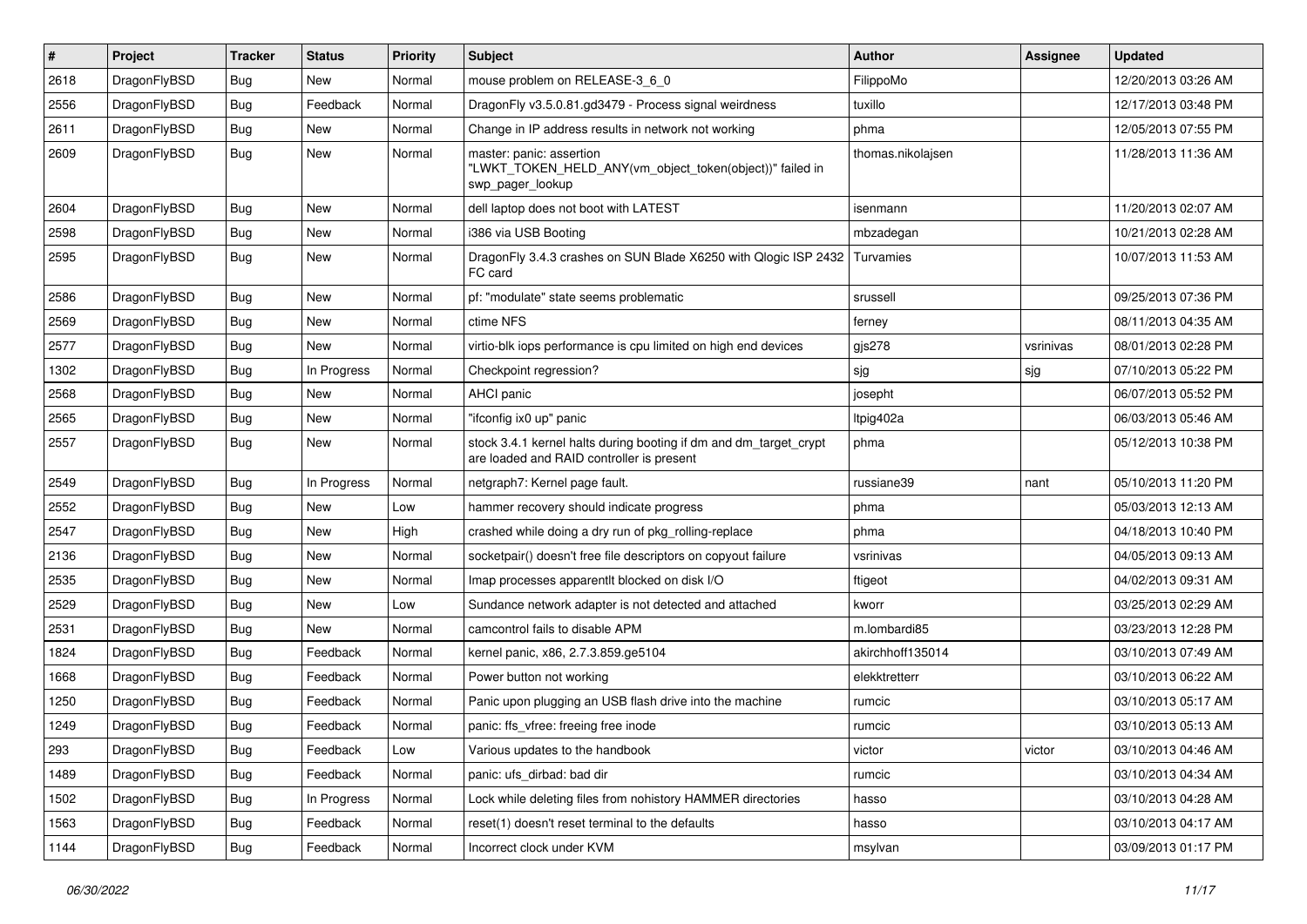| $\pmb{\#}$ | Project      | <b>Tracker</b> | <b>Status</b> | <b>Priority</b> | Subject                                                                                                                      | <b>Author</b>     | Assignee  | <b>Updated</b>      |
|------------|--------------|----------------|---------------|-----------------|------------------------------------------------------------------------------------------------------------------------------|-------------------|-----------|---------------------|
| 725        | DragonFlyBSD | <b>Bug</b>     | In Progress   | Low             | 'make distribution' fails w/'ro' /usr/obj                                                                                    | c.turner          |           | 03/09/2013 01:01 PM |
| 331        | DragonFlyBSD | <b>Bug</b>     | In Progress   | Normal          | ftpsesame (aka Bridging S01E03)                                                                                              | bastyaelvtars     |           | 03/09/2013 12:28 PM |
| 385        | DragonFlyBSD | <b>Bug</b>     | Feedback      | Low             | Mail archive address removal                                                                                                 | justin            | justin    | 03/09/2013 11:24 AM |
| 2520       | DragonFlyBSD | Bug            | New           | Normal          | panic: assertion "IS_SERIALIZED((ifp->if_serializer))" failed in<br>if_default_serialize_assert at /usr/src/sys/net/if.c:437 | ano               |           | 03/09/2013 12:14 AM |
| 2496       | DragonFlyBSD | <b>Bug</b>     | <b>New</b>    | Normal          | NTFS malloc limit exceeded                                                                                                   | plasmob           | tuxillo   | 02/19/2013 08:47 AM |
| 2370       | DragonFlyBSD | <b>Bug</b>     | <b>New</b>    | Normal          | panic: ffs_valloc: dup alloc                                                                                                 | marino            | vsrinivas | 02/01/2013 09:28 AM |
| 2493       | DragonFlyBSD | <b>Bug</b>     | <b>New</b>    | Normal          | vidcontrol: invalid video mode name                                                                                          | Svarov            |           | 01/24/2013 09:55 AM |
| 2288       | DragonFlyBSD | Bug            | Feedback      | Normal          | Random IO performance loss introduced since January 1st                                                                      | lentferj          |           | 01/23/2013 04:21 PM |
| 2396       | DragonFlyBSD | Bug            | Feedback      | High            | Latest 3.1 development version core dumps while destroying master<br><b>PFS</b>                                              | sgeorge           |           | 01/23/2013 04:10 PM |
| 2436       | DragonFlyBSD | Bug            | <b>New</b>    | Normal          | panic: assertion "lp->lwp_qcpu == dd->cpuid" failed in<br>dfly acquire curproc                                               | thomas.nikolajsen |           | 01/23/2013 11:07 AM |
| 2499       | DragonFlyBSD | <b>Bug</b>     | In Progress   | Urgent          | DRAGONFLY_3_2 lockd not responding correctly                                                                                 | Nerzhul           |           | 01/22/2013 12:47 PM |
| 2353       | DragonFlyBSD | <b>Bug</b>     | In Progress   | Normal          | panic: assertion "gd->gd_spinlocks_wr == 0" failed in<br>bsd4_schedulerclock                                                 | jaydg             | alexh     | 11/28/2012 01:57 AM |
| 2453       | DragonFlyBSD | Bug            | <b>New</b>    | Normal          | panic: assertion "gd->gd_spinlocks == 0" failed                                                                              | Johannes.Hofmann  |           | 11/12/2012 12:54 PM |
| 2444       | DragonFlyBSD | <b>Bug</b>     | <b>New</b>    | Normal          | Crash during Hammer overnight cleanup                                                                                        | justin            |           | 11/04/2012 07:58 AM |
| 2434       | DragonFlyBSD | <b>Bug</b>     | <b>New</b>    | Normal          | BTX Halted - Boot fails on USB/GUI                                                                                           | lucmv             |           | 10/17/2012 08:12 PM |
| 1525       | DragonFlyBSD | Bug            | <b>New</b>    | Normal          | boehm-gc problems                                                                                                            | hasso             |           | 10/13/2012 07:13 PM |
| 2430       | DragonFlyBSD | <b>Bug</b>     | <b>New</b>    | Normal          | Alternate Password Hash method                                                                                               | robin.carey1      |           | 10/07/2012 06:28 AM |
| 2421       | DragonFlyBSD | <b>Bug</b>     | <b>New</b>    | High            | Kernel panic: vm_fault: page 0xc0f70000 not busy!                                                                            | lentferj          |           | 10/03/2012 08:16 AM |
| 2423       | DragonFlyBSD | <b>Bug</b>     | <b>New</b>    | Urgent          | After multiple panics/locks, hitting KKASSERT in<br>hammer init cursor                                                       | rumcic            |           | 09/18/2012 02:28 AM |
| 2182       | DragonFlyBSD | Bug            | <b>New</b>    | Normal          | if msk PHY FIFO underrun/overflow                                                                                            | nonsolosoft       |           | 09/03/2012 06:39 AM |
| 2296       | DragonFlyBSD | <b>Bug</b>     | In Progress   | High            | panic: assertion "m->wire count > 0" failed                                                                                  | thomas.nikolajsen |           | 08/30/2012 06:09 AM |
| 2412       | DragonFlyBSD | <b>Bug</b>     | New           | Normal          | wlan0 fails to get address via dhclient                                                                                      | nonsolosoft       |           | 08/30/2012 05:55 AM |
| 1714       | DragonFlyBSD | Bug            | <b>New</b>    | Low             | hwpmc                                                                                                                        | alexh             | swildner  | 08/18/2012 02:03 PM |
| 2403       | DragonFlyBSD | <b>Bug</b>     | New           | Low             | newfs -E doesn't handle /dev/serno device names properly                                                                     | ftigeot           |           | 08/17/2012 05:07 AM |
| 2369       | DragonFlyBSD | Bug            | New           | Normal          | panic: Bad link elm 0xffffffe07edf6068 next->prev != elm                                                                     | jaydg             |           | 08/15/2012 03:04 AM |
| 2347       | DragonFlyBSD | Bug            | Feedback      | High            | Hammer PFSes destroy does not give back full space allocated to<br><b>PFS</b>                                                | sgeorge           |           | 07/19/2012 01:11 AM |
| 2084       | DragonFlyBSD | <b>Bug</b>     | New           | Normal          | DFBSD v2.11.0.242.g4d317 - panic: zone: entry not free                                                                       | tuxillo           |           | 07/03/2012 01:23 AM |
| 2389       | DragonFlyBSD | Bug            | New           | Normal          | computer crashed while listing processes                                                                                     | phma              |           | 06/18/2012 02:49 PM |
| 2387       | DragonFlyBSD | <b>Bug</b>     | New           | Normal          | hammer ignores -t during dedup                                                                                               | phma              |           | 06/17/2012 12:30 PM |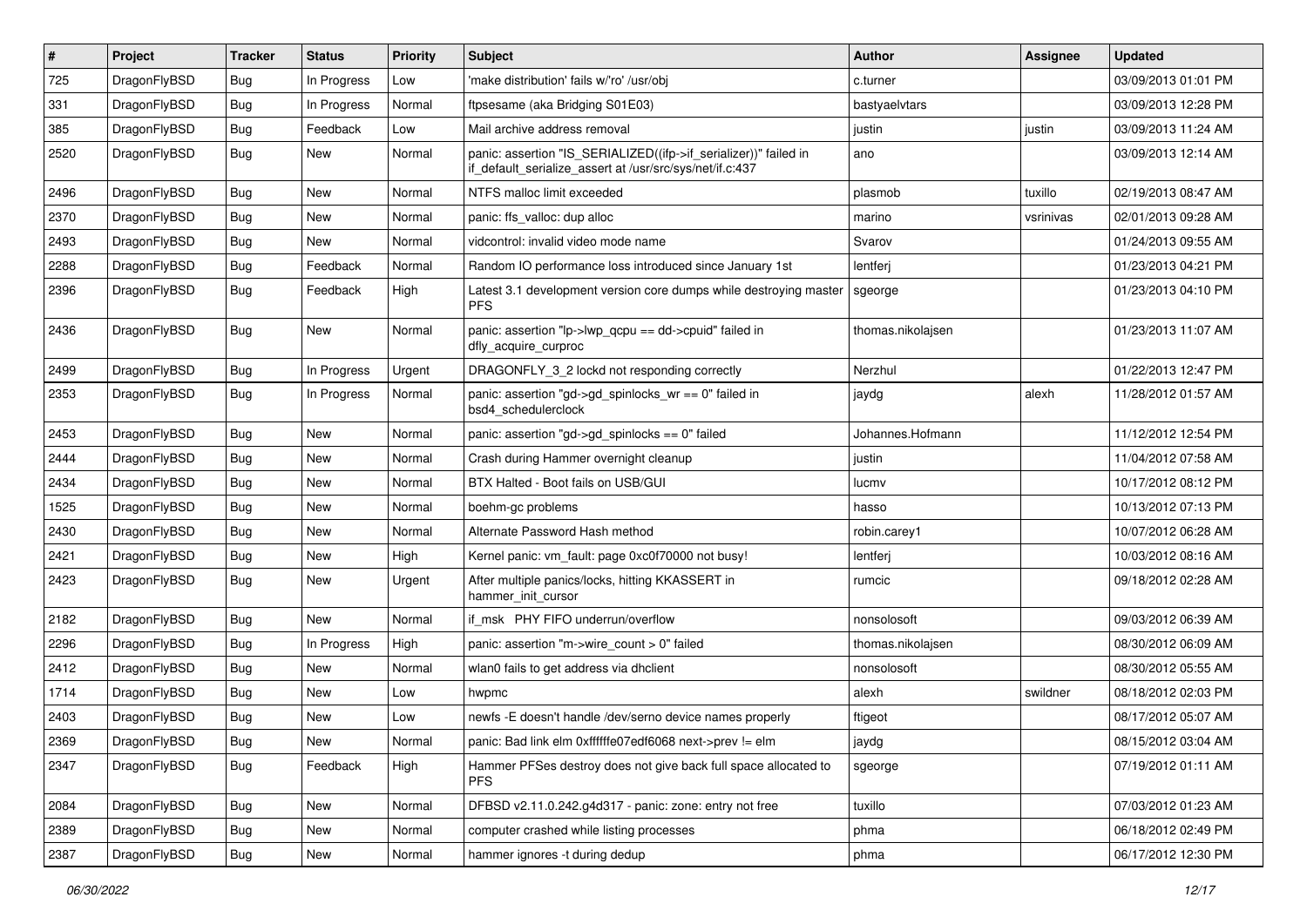| $\sharp$ | Project      | <b>Tracker</b> | <b>Status</b> | <b>Priority</b> | Subject                                                                                                    | <b>Author</b> | <b>Assignee</b> | <b>Updated</b>      |
|----------|--------------|----------------|---------------|-----------------|------------------------------------------------------------------------------------------------------------|---------------|-----------------|---------------------|
| 2371     | DragonFlyBSD | Bug            | <b>New</b>    | Normal          | Timezone problem with America/Sao_Paulo                                                                    | raitech       |                 | 05/17/2012 01:42 PM |
| 2061     | DragonFlyBSD | <b>Bug</b>     | New           | Normal          | USB keyboard boot panic                                                                                    | sjg           |                 | 05/04/2012 12:20 AM |
| 2316     | DragonFlyBSD | <b>Bug</b>     | New           | Normal          | Ungraceful invalid password handling for adding a new user in the<br>installer                             | rune          |                 | 04/27/2012 11:23 PM |
| 2351     | DragonFlyBSD | <b>Bug</b>     | In Progress   | Normal          | DFBSD v3.1.0.579.g44ccf - Stuck during startup, random freezes                                             | tuxillo       |                 | 04/24/2012 08:21 AM |
| 2345     | DragonFlyBSD | <b>Bug</b>     | In Progress   | Normal          | DFBSD v3.1.0.457.gd679f - NFS panic on diskless station                                                    | tuxillo       |                 | 04/07/2012 05:22 PM |
| 2090     | DragonFlyBSD | <b>Bug</b>     | Feedback      | Normal          | snd_hda does not support headphone automute                                                                | justin        |                 | 03/29/2012 08:03 PM |
| 2331     | DragonFlyBSD | <b>Bug</b>     | <b>New</b>    | Normal          | reading mouse mode from unopen file descriptor hangs mouse<br>driver                                       | phma          |                 | 03/14/2012 09:43 AM |
| 2324     | DragonFlyBSD | <b>Bug</b>     | New           | Normal          | natacotrol support > 2TB not working even after the ftigeot patch                                          | zenny         |                 | 03/03/2012 01:00 AM |
| 1669     | DragonFlyBSD | <b>Bug</b>     | In Progress   | Normal          | Drive wont open using button                                                                               | elekktretterr |                 | 02/29/2012 12:05 PM |
| 1860     | DragonFlyBSD | <b>Bug</b>     | Feedback      | Normal          | Panic while creating UFS fs on vn(4) for initrd                                                            | matthias      |                 | 02/29/2012 07:16 AM |
| 2081     | DragonFlyBSD | <b>Bug</b>     | Feedback      | Normal          | Panic on device "detach" / "failure"                                                                       | vsrinivas     |                 | 02/29/2012 07:11 AM |
| 2319     | DragonFlyBSD | <b>Bug</b>     | New           | Normal          | crypt/passwd forward compat                                                                                | c.turner1     |                 | 02/28/2012 12:39 PM |
| 2311     | DragonFlyBSD | <b>Bug</b>     | New           | Normal          | Xorg crash having something to do with drm                                                                 | phma          |                 | 02/22/2012 09:59 AM |
| 2297     | DragonFlyBSD | <b>Bug</b>     | <b>New</b>    | Normal          | strange NFS (client) error messages / problems                                                             | Anonymous     |                 | 02/19/2012 02:59 PM |
| 2308     | DragonFlyBSD | <b>Bug</b>     | <b>New</b>    | Normal          | System freeze when unloading snd hda                                                                       | jaydg         |                 | 02/19/2012 07:15 AM |
| 2306     | DragonFlyBSD | <b>Bug</b>     | <b>New</b>    | Normal          | a crash starts the kernel debugger in text mode, but just reboots in X                                     | phma          |                 | 02/11/2012 08:02 PM |
| 2292     | DragonFlyBSD | <b>Bug</b>     | New           | Normal          | re interface with jumbo frames (mtu larger than 1500) hangs after<br>some traffic                          | Anonymous     |                 | 01/31/2012 12:11 AM |
| 2283     | DragonFlyBSD | Bug            | <b>New</b>    | Normal          | DFBSD DragonFly v2.13.0.957.g4f459 - pmap_release: page<br>should already be gone 0xc27120bc               | tuxillo       |                 | 01/23/2012 03:03 AM |
| 341      | DragonFlyBSD | <b>Bug</b>     | New           | Normal          | Vinum erroneously repors devices as busy                                                                   | corecode      | swildner        | 01/21/2012 04:50 AM |
| 2141     | DragonFlyBSD | <b>Bug</b>     | New           | Urgent          | loader and/or documentation broken                                                                         | sjg           |                 | 01/20/2012 10:51 AM |
| 2282     | DragonFlyBSD | <b>Bug</b>     | In Progress   | Normal          | gdb segfaults with certain corefiles                                                                       | tuxillo       |                 | 01/18/2012 04:40 PM |
| 2265     | DragonFlyBSD | <b>Bug</b>     | New           | Normal          | mbsrtowcs does not properly handle invalid mbstate_t in ps                                                 | c.turner1     | swildner        | 01/10/2012 07:56 PM |
| 2252     | DragonFlyBSD | <b>Bug</b>     | New           | Low             | snd hda not useable if loaded via /boot/loader.conf                                                        | xbit          | swildner        | 12/14/2011 12:23 AM |
| 2254     | DragonFlyBSD | <b>Bug</b>     | New           | Normal          | panic: assertion "ref < &td->td_toks_end" failed in lwkt_gettoken at<br>/usr/src/sys/kern/lwkt_token.c:588 | eocallaghan   |                 | 12/05/2011 10:21 PM |
| 2092     | DragonFlyBSD | <b>Bug</b>     | New           | Normal          | Panic: Bad link elm 0x next->prev != elm                                                                   | masterblaster | dillon          | 12/04/2011 12:49 PM |
| 2167     | DragonFlyBSD | <b>Bug</b>     | <b>New</b>    | Normal          | shutdown/reboot fails after uptime msg                                                                     | marino        |                 | 11/28/2011 03:01 AM |
| 2248     | DragonFlyBSD | <b>Bug</b>     | New           | Normal          | sysctl panic                                                                                               | pavalos       |                 | 11/23/2011 06:23 PM |
| 2245     | DragonFlyBSD | Bug            | New           | Normal          | panic: assertion "ref < &td->td toks end" failed in lwkt gettoken at<br>/usr/src/sys/kern/lwkt token.c:588 | juanfra684    |                 | 11/22/2011 07:41 PM |
| 2224     | DragonFlyBSD | <b>Bug</b>     | New           | Normal          | v2.13.0.291.gaa7ec - Panic on fq while installing world                                                    | tuxillo       |                 | 11/18/2011 01:40 AM |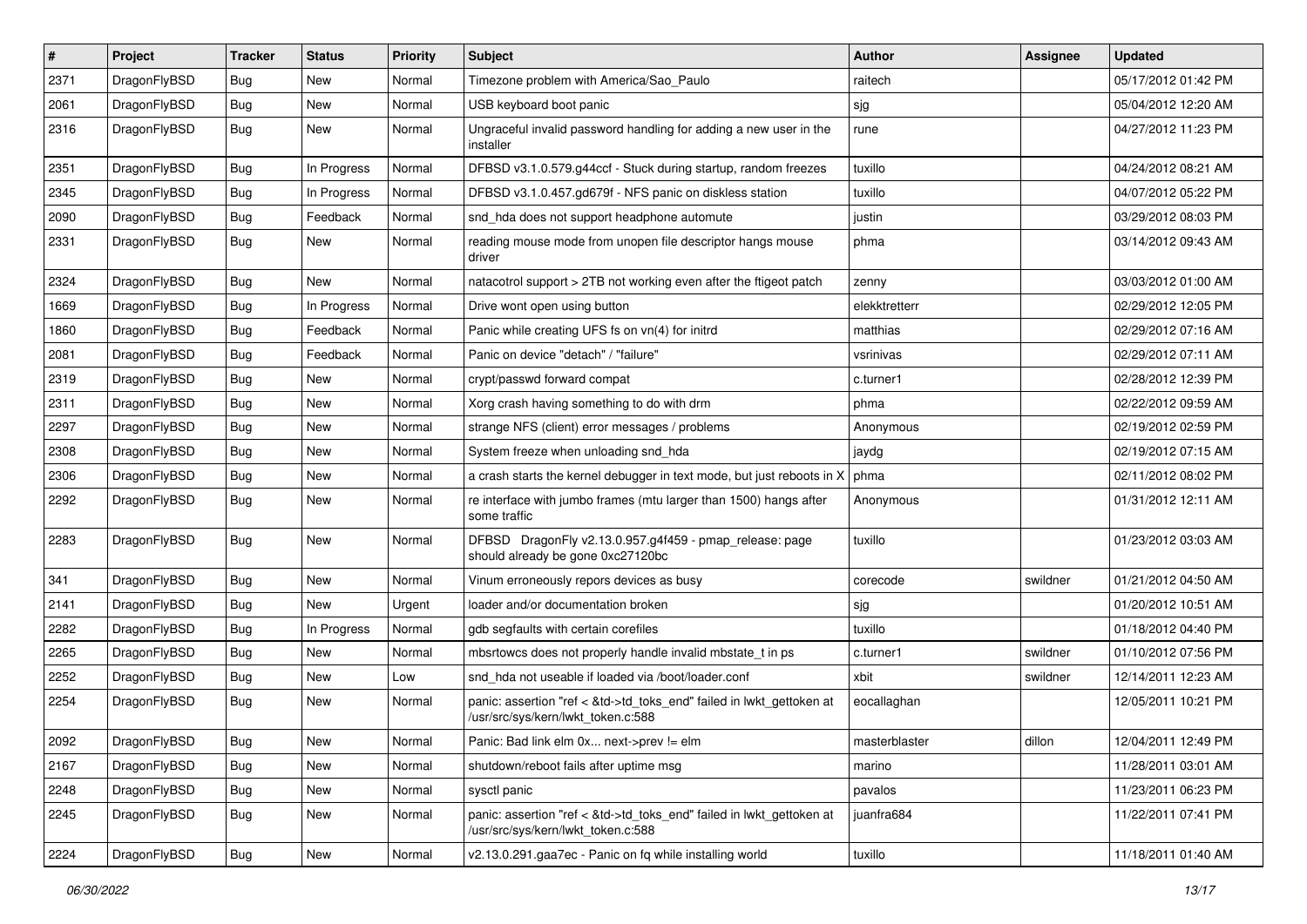| $\sharp$ | Project      | <b>Tracker</b> | <b>Status</b> | <b>Priority</b> | Subject                                                                                    | <b>Author</b> | Assignee  | <b>Updated</b>      |
|----------|--------------|----------------|---------------|-----------------|--------------------------------------------------------------------------------------------|---------------|-----------|---------------------|
| 2210     | DragonFlyBSD | <b>Bug</b>     | New           | Normal          | Bugtracker cannot assign default project for new users                                     | ahuete.devel  |           | 11/17/2011 11:30 AM |
| 2199     | DragonFlyBSD | Bug            | New           | Normal          | screen segfaults if utmpx isn't present                                                    | pavalos       |           | 11/15/2011 10:52 PM |
| 2171     | DragonFlyBSD | <b>Bug</b>     | New           | Normal          | DFBSD v2.13.0.151.gdc8442 - panic: assertion "(*ptep &<br>$(PG_MANAGED PG_V)$ == PG_V"     | tuxillo       |           | 11/04/2011 05:06 PM |
| 2045     | DragonFlyBSD | Bug            | <b>New</b>    | Normal          | ral(4): Fatal trap 12: page fault while in kernel mode (two panics)                        | herrgard      |           | 11/03/2011 05:34 PM |
| 2166     | DragonFlyBSD | <b>Bug</b>     | New           | Normal          | DFBSD v2.13.0.109.g05b9d - Strange lockups                                                 | tuxillo       |           | 10/29/2011 11:20 AM |
| 2161     | DragonFlyBSD | <b>Bug</b>     | New           | Normal          | Outdated xorg.conf file gets installed into etc and screws up mouse                        | eocallaghan   |           | 10/27/2011 01:51 PM |
| 2164     | DragonFlyBSD | <b>Bug</b>     | <b>New</b>    | Normal          | panic on reboot from usb.                                                                  | eocallaghan   |           | 10/27/2011 09:29 AM |
| 2158     | DragonFlyBSD | <b>Bug</b>     | New           | Normal          | iwn panics with assertion on boot.                                                         | eocallaghan   |           | 10/24/2011 04:13 PM |
| 2154     | DragonFlyBSD | Bug            | <b>New</b>    | Normal          | vkernel copyout() doesn't return EFAULT on error                                           | vsrinivas     |           | 10/20/2011 03:53 AM |
| 2153     | DragonFlyBSD | <b>Bug</b>     | New           | Normal          | Too many unuseful warnings at boot                                                         | juanfra684    |           | 10/18/2011 10:16 PM |
| 2140     | DragonFlyBSD | <b>Bug</b>     | New           | High            | hammer io delallocate panic with 'duplicate entry' message                                 | ttw           |           | 10/07/2011 12:22 PM |
| 2138     | DragonFlyBSD | <b>Bug</b>     | New           | Normal          | > 100% CPU usage                                                                           | robin.carey1  |           | 09/26/2011 12:20 PM |
| 2129     | DragonFlyBSD | <b>Bug</b>     | <b>New</b>    | Normal          | DFBSD v2.11.0.661.gf9438 i386 - panic: lockmgr thrd_sleep                                  | tuxillo       |           | 09/05/2011 09:49 AM |
| 2124     | DragonFlyBSD | Bug            | New           | Normal          | getty repeating too quickly on port /dev/ttyv0                                             | sgeorge.ml    |           | 09/01/2011 04:28 AM |
| 2125     | DragonFlyBSD | <b>Bug</b>     | <b>New</b>    | Normal          | Weird garbage in dmesg                                                                     | herrgard      |           | 08/30/2011 08:04 PM |
| 2123     | DragonFlyBSD | <b>Bug</b>     | <b>New</b>    | Normal          | hammer is losing files                                                                     | schmir        |           | 08/30/2011 07:56 PM |
| 2115     | DragonFlyBSD | <b>Bug</b>     | New           | Normal          | [msk] system freeze after receive some paquet                                              | bsdsx         |           | 08/22/2011 10:22 AM |
| 2117     | DragonFlyBSD | <b>Bug</b>     | <b>New</b>    | High            | ACPI and/or bce(4) problem with 2.11.0.673.g0d557 on HP DL380<br>G <sub>6</sub>            | pauska        |           | 08/22/2011 10:15 AM |
| 2113     | DragonFlyBSD | Bug            | New           | Normal          | nmalloc threaded program fork leak                                                         | vsrinivas     | vsrinivas | 08/11/2011 07:25 PM |
| 1532     | DragonFlyBSD | <b>Bug</b>     | New           | Low             | jemalloc doesn't work on DragonFly                                                         | hasso         | sjg       | 08/02/2011 01:14 AM |
| 2107     | DragonFlyBSD | Bug            | New           | Normal          | 2.10.1 sata dvd drive issue                                                                | ausppc        |           | 07/31/2011 08:41 PM |
| 2104     | DragonFlyBSD | Bug            | New           | Normal          | network configuration seg. fault on install CD                                             | navratil      |           | 07/26/2011 07:55 AM |
| 2100     | DragonFlyBSD | Bug            | Feedback      | Normal          | devfs related panic                                                                        | sepherosa     | alexh     | 07/10/2011 02:29 PM |
| 2099     | DragonFlyBSD | Bug            | New           | Normal          | page fault panic in vm system                                                              | pavalos       |           | 07/10/2011 08:51 AM |
| 1867     | DragonFlyBSD | Bug            | New           | Normal          | it(4) motherboard and fan problems                                                         | tuxillo       |           | 07/08/2011 10:48 AM |
| 2095     | DragonFlyBSD | Bug            | New           | Low             | Running installer post-install: Unsupported DFUI transport "                               | greenrd       |           | 06/26/2011 09:20 AM |
| 2094     | DragonFlyBSD | <b>Bug</b>     | New           | Normal          | Segfault when gdb printing backtrace from core dump                                        | greenrd       |           | 06/25/2011 04:14 PM |
| 2071     | DragonFlyBSD | Bug            | New           | High            | Panic on assertion: (int)(flg->seq - seq) > 0 in hammer_flusher_flush<br>after inode error | vsrinivas     |           | 06/12/2011 07:59 AM |
| 2085     | DragonFlyBSD | <b>Bug</b>     | New           | Normal          | panic: assertion: (m->flags & PG_MAPPED) == 0 in<br>vm_page_free_toq                       | vsrinivas     |           | 06/10/2011 07:48 AM |
| 2080     | DragonFlyBSD | <b>Bug</b>     | New           | Normal          | panic: lockmgr thrd sleep: called from interrupt, ipi, or hard code<br>section             | rumcic        |           | 05/30/2011 05:06 PM |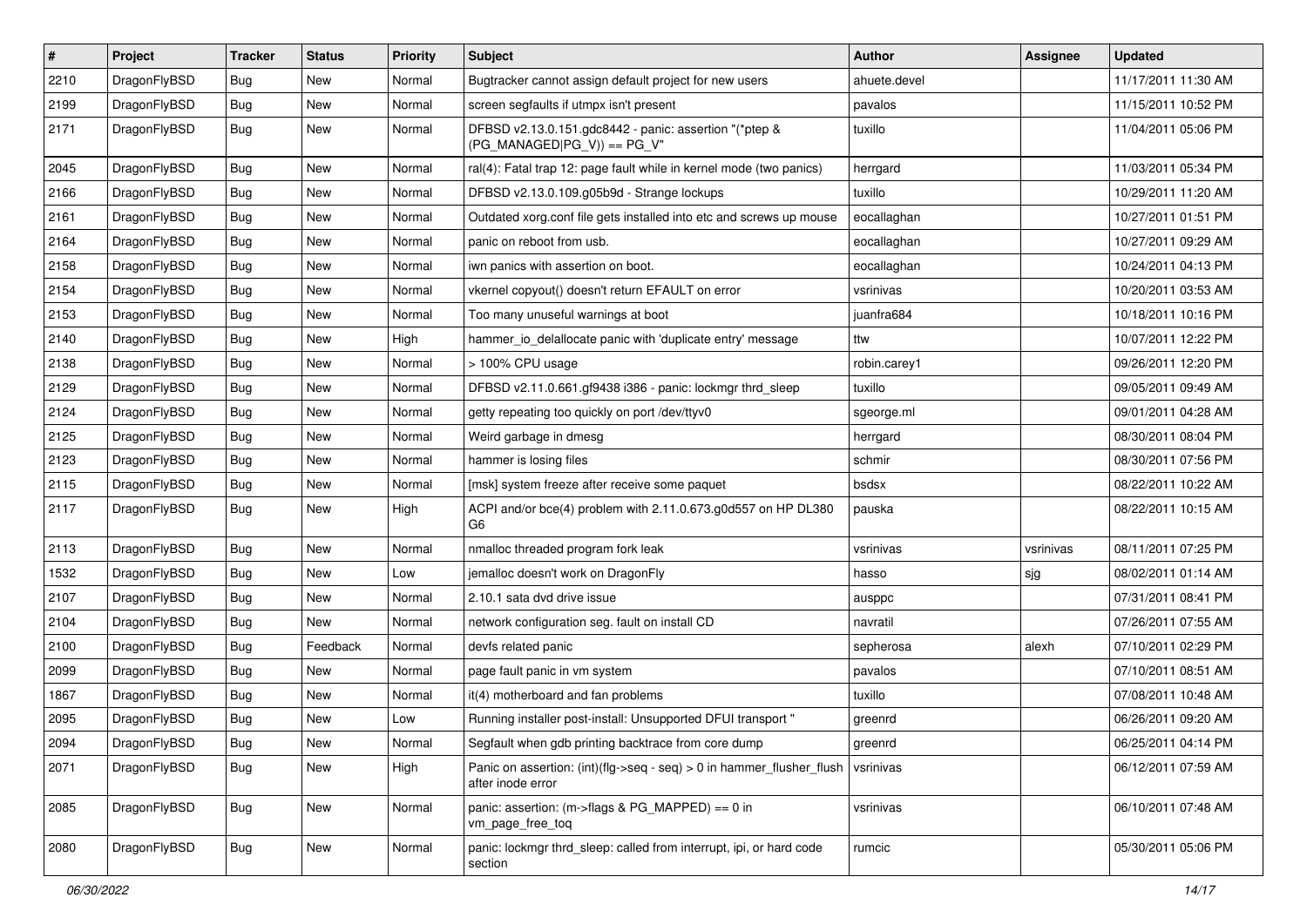| $\sharp$ | Project      | <b>Tracker</b> | <b>Status</b> | <b>Priority</b> | <b>Subject</b>                                                                     | Author             | Assignee | <b>Updated</b>      |
|----------|--------------|----------------|---------------|-----------------|------------------------------------------------------------------------------------|--------------------|----------|---------------------|
| 2082     | DragonFlyBSD | <b>Bug</b>     | <b>New</b>    | Normal          | dfbsd 2.10.1 amd64 - mc port build error with 'bmake bin-install'                  | sun-doctor         |          | 05/25/2011 07:18 PM |
| 2078     | DragonFlyBSD | Bug            | New           | Normal          | DFBSD i386 v2.11.0.201.g3ed2f - Panic during installworld into a<br>vn0 device     | tuxillo            |          | 05/19/2011 07:50 PM |
| 2077     | DragonFlyBSD | Bug            | <b>New</b>    | Normal          | USB devices conflicting                                                            | srussell           |          | 05/17/2011 05:12 PM |
| 2072     | DragonFlyBSD | Bug            | <b>New</b>    | Normal          | Fatal trap 12: stopped at lwkt_send_ipiq3                                          | rumcic             |          | 05/17/2011 04:12 AM |
| 2075     | DragonFlyBSD | <b>Bug</b>     | <b>New</b>    | Normal          | pflogd on x86 64                                                                   | fanch              |          | 05/16/2011 04:04 PM |
| 1874     | DragonFlyBSD | <b>Bug</b>     | <b>New</b>    | Normal          | mpd listening on all IPs, accepting only on one                                    | rumcic             |          | 05/08/2011 01:01 PM |
| 2052     | DragonFlyBSD | <b>Bug</b>     | <b>New</b>    | Normal          | Kernel panic: CPU APIC ID out of range                                             | Anonymous          |          | 05/02/2011 11:06 AM |
| 2055     | DragonFlyBSD | <b>Bug</b>     | New           | Normal          | ssh + IPV6 + bridge => connection freezes                                          | steve              |          | 04/24/2011 07:13 PM |
| 2051     | DragonFlyBSD | Bug            | <b>New</b>    | Normal          | No ipv6 lan route entry created on 2.10                                            | ftigeot            |          | 04/21/2011 10:37 AM |
| 2037     | DragonFlyBSD | <b>Bug</b>     | Feedback      | Normal          | Panic Bad link elm while building packages                                         | ftigeot            | dillon   | 04/21/2011 07:20 AM |
| 2048     | DragonFlyBSD | <b>Bug</b>     | New           | Normal          | panic: ffs_sync: rofs mod                                                          | pavalos            |          | 04/12/2011 05:45 AM |
| 1984     | DragonFlyBSD | Bug            | New           | Normal          | hammer mount fails after crash - HAMMER: FIFO record bad head<br>signature         | thomas.nikolajsen  |          | 03/08/2011 06:57 PM |
| 2004     | DragonFlyBSD | Bug            | New           | Normal          | LWKT_WAIT_IPIQ panic                                                               | steve              |          | 03/08/2011 05:46 PM |
| 2008     | DragonFlyBSD | <b>Bug</b>     | New           | Normal          | lwkt setcpu remote: td->td flags 00800621 console flood                            | pavalos            |          | 03/06/2011 09:37 PM |
| 2020     | DragonFlyBSD | <b>Bug</b>     | <b>New</b>    | Low             | Port brcm80211 driver from Linux to DragonFly BSD                                  | studer             |          | 03/05/2011 10:54 PM |
| 1990     | DragonFlyBSD | Bug            | <b>New</b>    | Normal          | /mnt too large to mount                                                            | peur.neu           |          | 02/16/2011 11:24 PM |
| 1969     | DragonFlyBSD | <b>Bug</b>     | New           | Normal          | pf-related network problem                                                         | pavalos            | lentferj | 02/01/2011 06:57 PM |
| 1964     | DragonFlyBSD | <b>Bug</b>     | <b>New</b>    | Normal          | iwn (panic assertion : wlan_assert_serialized)                                     | sjmm.ptr           | josepht  | 02/01/2011 12:57 PM |
| 1873     | DragonFlyBSD | <b>Bug</b>     | New           | Normal          | Panic upon usb mouse detach and reattaching                                        | rumcic             |          | 02/01/2011 09:53 AM |
| 1949     | DragonFlyBSD | <b>Bug</b>     | New           | Normal          | iwn panic                                                                          | pavalos            |          | 01/30/2011 03:21 AM |
| 1961     | DragonFlyBSD | Bug            | <b>New</b>    | Normal          | Can't create dump from DDB                                                         | shamaz             |          | 01/29/2011 09:02 PM |
| 1946     | DragonFlyBSD | <b>Bug</b>     | New           | Normal          | ieee80211 panic                                                                    | pavalos            | josepht  | 01/27/2011 06:00 PM |
| 1884     | DragonFlyBSD | Bug            | <b>New</b>    | Normal          | System completely freezes while listening music (devbuf: malloc<br>limit exceeded) | shamaz             |          | 01/24/2011 05:00 PM |
| 1959     | DragonFlyBSD | Bug            | <b>New</b>    | Normal          | DFBSD v2.9.1.422.gc98f2 - Panic during boot - IPv6 and PF                          | tuxillo            |          | 01/13/2011 03:37 AM |
| 1951     | DragonFlyBSD | <b>Bug</b>     | <b>New</b>    | Normal          | dma_timeouts at phyaddr on a good hdd                                              | peur.neu           |          | 01/04/2011 07:12 AM |
| 1944     | DragonFlyBSD | Bug            | <b>New</b>    | Normal          | panic: backing_object 0xdea7b258 was somehow re-referenced<br>during collapse!     | sepherosa          |          | 12/27/2010 02:06 AM |
| 1943     | DragonFlyBSD | Bug            | New           | Normal          | hammer assertion panic                                                             | peter              |          | 12/27/2010 12:45 AM |
| 1941     | DragonFlyBSD | <b>Bug</b>     | New           | Normal          | wlan config crash                                                                  | abandon.every.hope |          | 12/24/2010 07:54 PM |
| 599      | DragonFlyBSD | <b>Bug</b>     | New           | Urgent          | 1.9.0 reproducable panic                                                           | pavalos            |          | 12/22/2010 01:08 AM |
| 1939     | DragonFlyBSD | <b>Bug</b>     | New           | Normal          | Panic on nightly build and stress test box                                         | lentferj           |          | 12/18/2010 08:41 AM |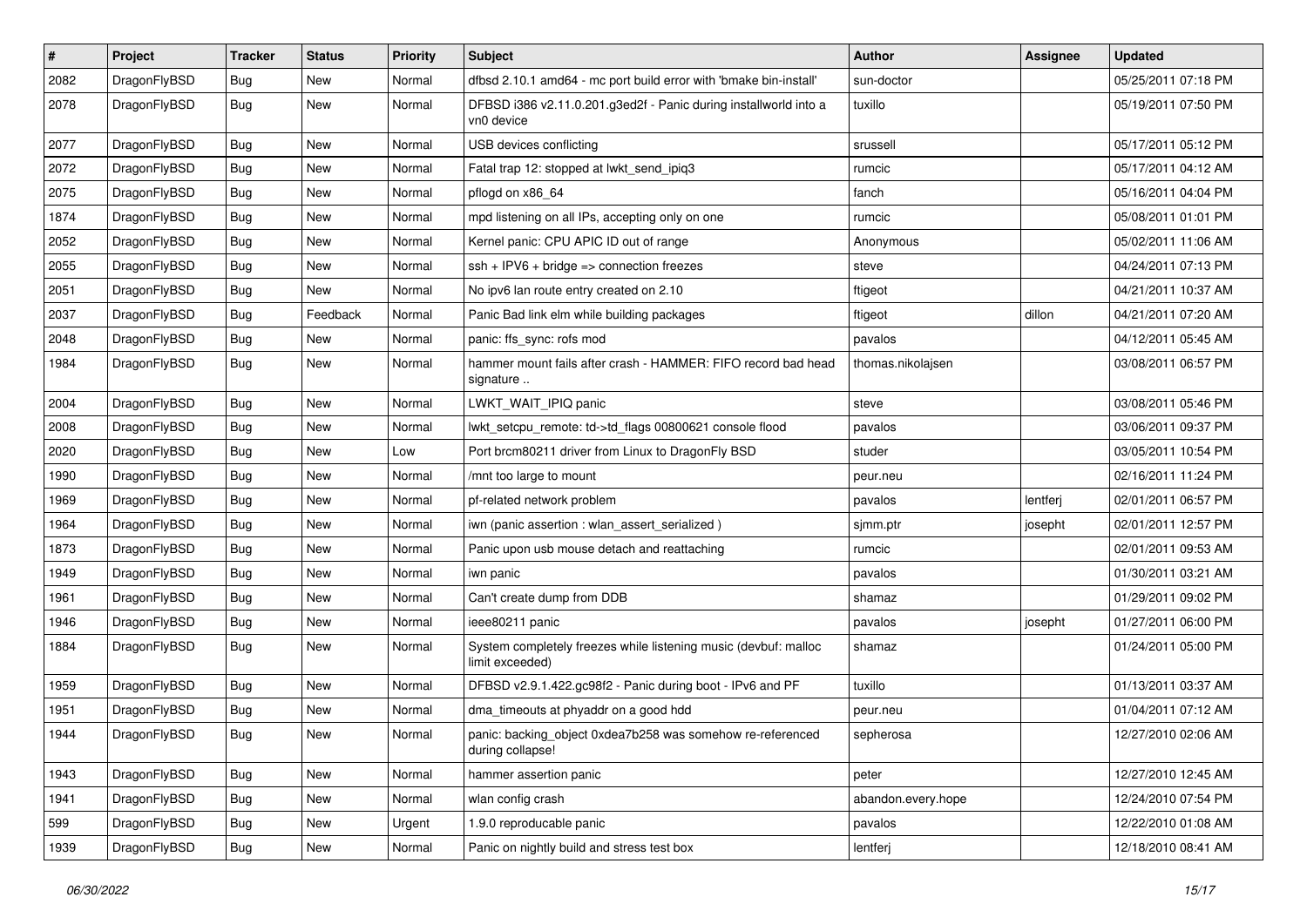| #    | Project      | <b>Tracker</b> | <b>Status</b> | <b>Priority</b> | <b>Subject</b>                                                                                                                                                                                    | <b>Author</b>    | Assignee | <b>Updated</b>      |
|------|--------------|----------------|---------------|-----------------|---------------------------------------------------------------------------------------------------------------------------------------------------------------------------------------------------|------------------|----------|---------------------|
| 1935 | DragonFlyBSD | <b>Bug</b>     | <b>New</b>    | Normal          | mouse does not work after switching between x and console                                                                                                                                         | shamaz           |          | 12/13/2010 10:06 AM |
| 1463 | DragonFlyBSD | <b>Bug</b>     | <b>New</b>    | Normal          | Mountroot before drives are initialized                                                                                                                                                           | elekktretterr    |          | 12/07/2010 01:30 PM |
| 1923 | DragonFlyBSD | <b>Bug</b>     | <b>New</b>    | Normal          | Abysmal NFS performance with IPv6                                                                                                                                                                 | ftigeot          |          | 12/05/2010 09:34 PM |
| 1538 | DragonFlyBSD | Bug            | <b>New</b>    | Low             | mountroot should probe file systems                                                                                                                                                               | corecode         | alexh    | 11/24/2010 06:35 PM |
| 1430 | DragonFlyBSD | <b>Bug</b>     | <b>New</b>    | Normal          | Buggy w(1)?                                                                                                                                                                                       | hasso            | alexh    | 11/24/2010 08:09 AM |
| 1917 | DragonFlyBSD | Bug            | New           | Normal          | panic: assertion: (RB_EMPTY(&ip->rec_tree) && (ip->flags &<br>HAMMER_INODE_XDIRTY) == 0)    (!RB_EMPTY(&ip->rec_tree)<br>&& (ip->flags & HAMMER_INODE_XDIRTY) != 0) in<br>hammer flush inode done | qhwt.dfly        |          | 11/24/2010 03:23 AM |
| 1920 | DragonFlyBSD | Bug            | <b>New</b>    | High            | system hangs                                                                                                                                                                                      | zhtw             |          | 11/22/2010 08:59 AM |
| 1916 | DragonFlyBSD | <b>Bug</b>     | <b>New</b>    | Normal          | Constant crashes on x86 64 with UFS                                                                                                                                                               | lentferj         |          | 11/21/2010 07:40 PM |
| 1913 | DragonFlyBSD | Bug            | <b>New</b>    | Normal          | panic: assertion: ip->flush_state != HAMMER_FST_FLUSH in<br>hammer flush inode core                                                                                                               | swildner         |          | 11/20/2010 05:27 PM |
| 1907 | DragonFlyBSD | <b>Bug</b>     | <b>New</b>    | Normal          | Hammer crash in hammer_flusher_flush()                                                                                                                                                            | swildner         |          | 11/11/2010 05:07 AM |
| 1882 | DragonFlyBSD | Bug            | <b>New</b>    | Low             | Idea for handling new USB vendor/device codes                                                                                                                                                     | bmk              |          | 10/20/2010 12:15 PM |
| 1786 | DragonFlyBSD | <b>Bug</b>     | <b>New</b>    | Normal          | Calling NULL function pointer initiates panic loop                                                                                                                                                | sjg              |          | 10/11/2010 05:28 PM |
| 1861 | DragonFlyBSD | Bug            | <b>New</b>    | Normal          | panic via kprintf (lockmgr called in a hard section)                                                                                                                                              | vsrinivas        |          | 10/11/2010 12:56 AM |
| 3160 | DragonFlyBSD | Submit         | In Progress   | Normal          | State the implementation difference in pkill/pgrep manual                                                                                                                                         | sevan            | tuxillo  | 06/03/2022 05:15 PM |
| 2122 | DragonFlyBSD | Submit         | <b>New</b>    | Normal          | [Review] Fixes to the VFS layer                                                                                                                                                                   | ftigeot          |          | 05/31/2022 03:25 PM |
| 3312 | DragonFlyBSD | Submit         | New           | Normal          | hammer2: redundant chain modify after chain creation                                                                                                                                              | tkusumi          |          | 05/15/2022 01:35 PM |
| 1700 | DragonFlyBSD | Submit         | In Progress   | Normal          | skip boot2 menu on <enter></enter>                                                                                                                                                                | Johannes.Hofmann | tuxillo  | 05/15/2022 08:35 AM |
| 1398 | DragonFlyBSD | Submit         | In Progress   | Normal          | hdestroy(3) restricts hash key to point to malloc'ed space                                                                                                                                        | Anonymous        |          | 08/20/2021 04:06 PM |
| 3201 | DragonFlyBSD | Submit         | <b>New</b>    | Normal          | Fixes make search display                                                                                                                                                                         | htse             |          | 08/20/2021 04:02 PM |
| 3145 | DragonFlyBSD | Submit         | In Progress   | Normal          | Update libelf to FreeBSD 12 current and build as base library usable<br>by ports                                                                                                                  | davshao          | tuxillo  | 08/20/2021 03:58 PM |
| 3031 | DragonFlyBSD | Submit         | In Progress   | Normal          | Update drm/radeon to Linux 4.7.10 as much as possible                                                                                                                                             | davshao          | ftigeot  | 08/19/2021 12:33 PM |
| 3276 | DragonFlyBSD | Submit         | New           | Normal          | Add option controlling whether gpt expand expands the last partition<br>(needs testing)                                                                                                           | falsifian        |          | 07/10/2021 03:35 AM |
| 2921 | DragonFlyBSD | Submit         | <b>New</b>    | Normal          | Allow moused to accept userland mouse events                                                                                                                                                      | tautolog         |          | 05/11/2021 04:08 AM |
| 2721 | DragonFlyBSD | Submit         | Feedback      | Low             | Some few zalloc calls to objcache ones replacements                                                                                                                                               | dclink           | tuxillo  | 05/11/2021 04:08 AM |
| 2717 | DragonFlyBSD | Submit         | Feedback      | Normal          | Out of range numeric handling                                                                                                                                                                     | dclink           | tuxillo  | 05/11/2021 04:08 AM |
| 1192 | DragonFlyBSD | Submit         | New           | Normal          | KKASSERTs in sys/kern/uipc {msg,socket}.c are too strict                                                                                                                                          | rumcic           |          | 05/11/2021 04:07 AM |
| 2438 | DragonFlyBSD | Submit         | Feedback      | Normal          | <b>TRIM</b> fixes                                                                                                                                                                                 | Anonymous        | tuxillo  | 05/11/2021 03:45 AM |
| 3041 | DragonFlyBSD | Submit         | New           | Normal          | firmware: Remove embedding of multiple images in one module.                                                                                                                                      | Anonymous        |          | 12/25/2020 02:15 AM |
| 3227 | DragonFlyBSD | Submit         | New           | Normal          | Add HAMMER2 instructions in the installation medium README                                                                                                                                        | daftaupe         |          | 03/26/2020 03:34 PM |